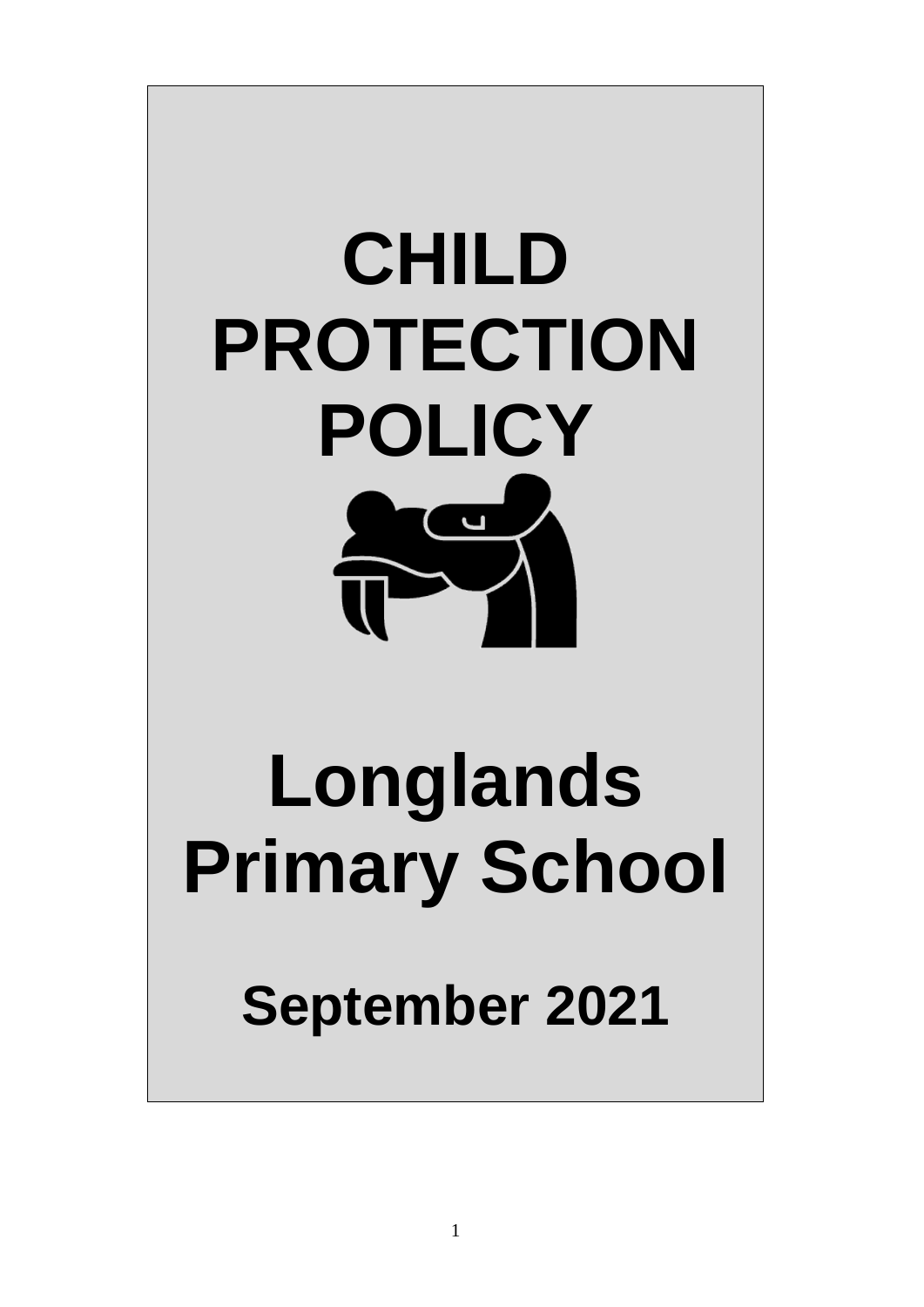# **Policy Review**

This policy will be reviewed in full by the Governing Body/ Board of trustees no less than annually.

The policy was last reviewed and agreed by the Governing Body/ Board of trustees on 22.09.21

It is due for review in September 2022 (up to 12 months from the above date).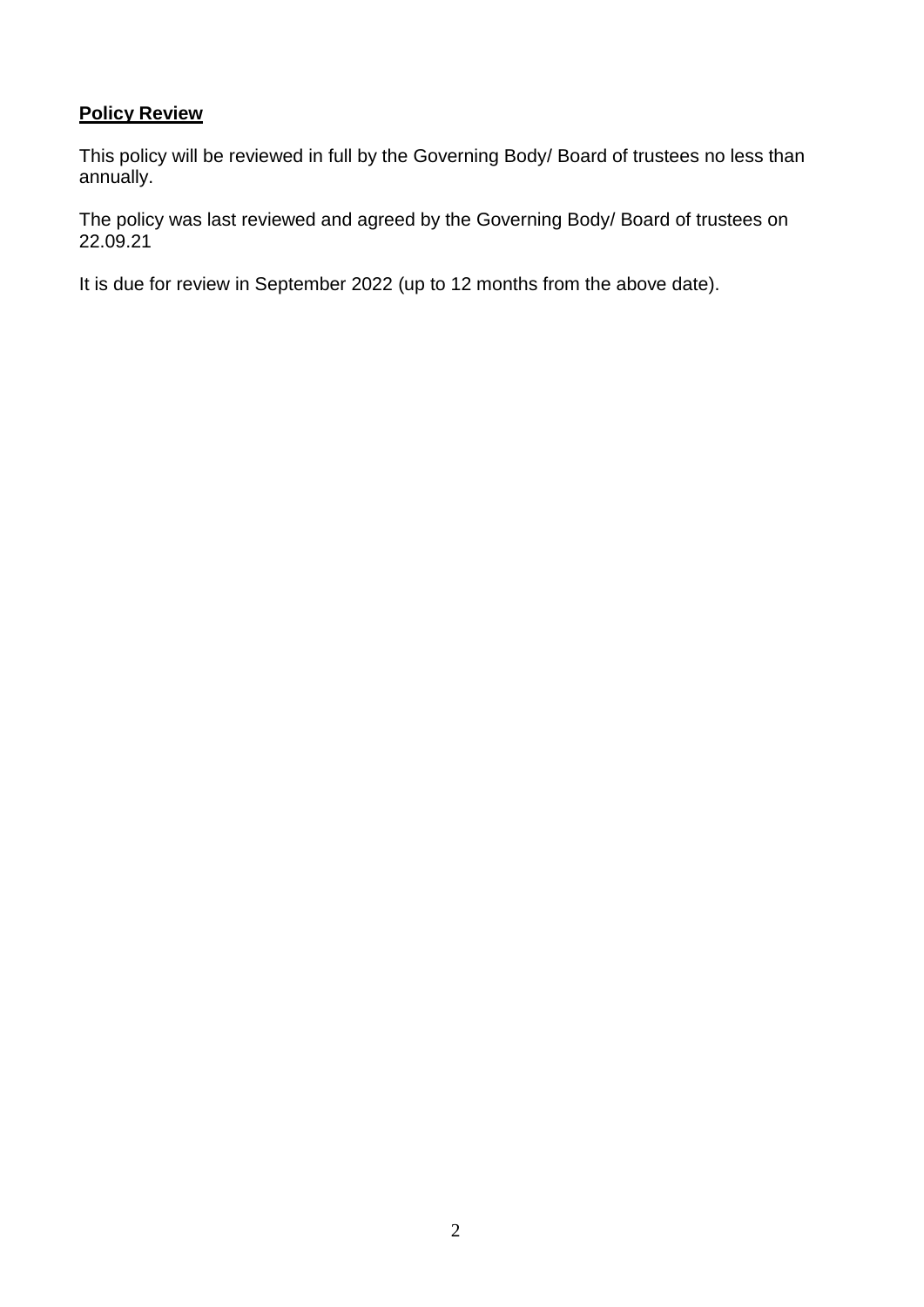# **C O N T E N T S**

| 1                 | <b>Introduction</b>                                                                                                                                                                                                        |
|-------------------|----------------------------------------------------------------------------------------------------------------------------------------------------------------------------------------------------------------------------|
| $\overline{2}$    | <b>Statutory Framework</b>                                                                                                                                                                                                 |
| 3                 | The DSL (DSL) and Deputy DSL (DDSL)                                                                                                                                                                                        |
| 4                 | The management of safeguarding (Governing Body, proprietors and<br>management committees)                                                                                                                                  |
| 5                 | When to be concerned                                                                                                                                                                                                       |
| 6                 | <b>Dealing with a Disclosure</b>                                                                                                                                                                                           |
| $\overline{7}$    | <b>Record Keeping</b>                                                                                                                                                                                                      |
| 8                 | <b>Confidentiality</b>                                                                                                                                                                                                     |
| 9                 | <b>School Procedures</b>                                                                                                                                                                                                   |
| 10                | <b>Communication with parents</b>                                                                                                                                                                                          |
| 11                | Allegations of abuse made against adults who work with children<br>and young people.                                                                                                                                       |
| <b>Appendix 1</b> | Link to Keeping Children Safe in Education (KCSIE) DfE, 2021<br>Part One or Annex A: Information for all school and college<br>$\bullet$<br>staff<br><b>Annex B: Further information</b><br>Updates from KCSiE (DfE, 2021) |
| <b>Appendix 2</b> | <b>Declaration for staff:</b><br><b>Child Protection Policy and KCSIE (DfE 2021)</b>                                                                                                                                       |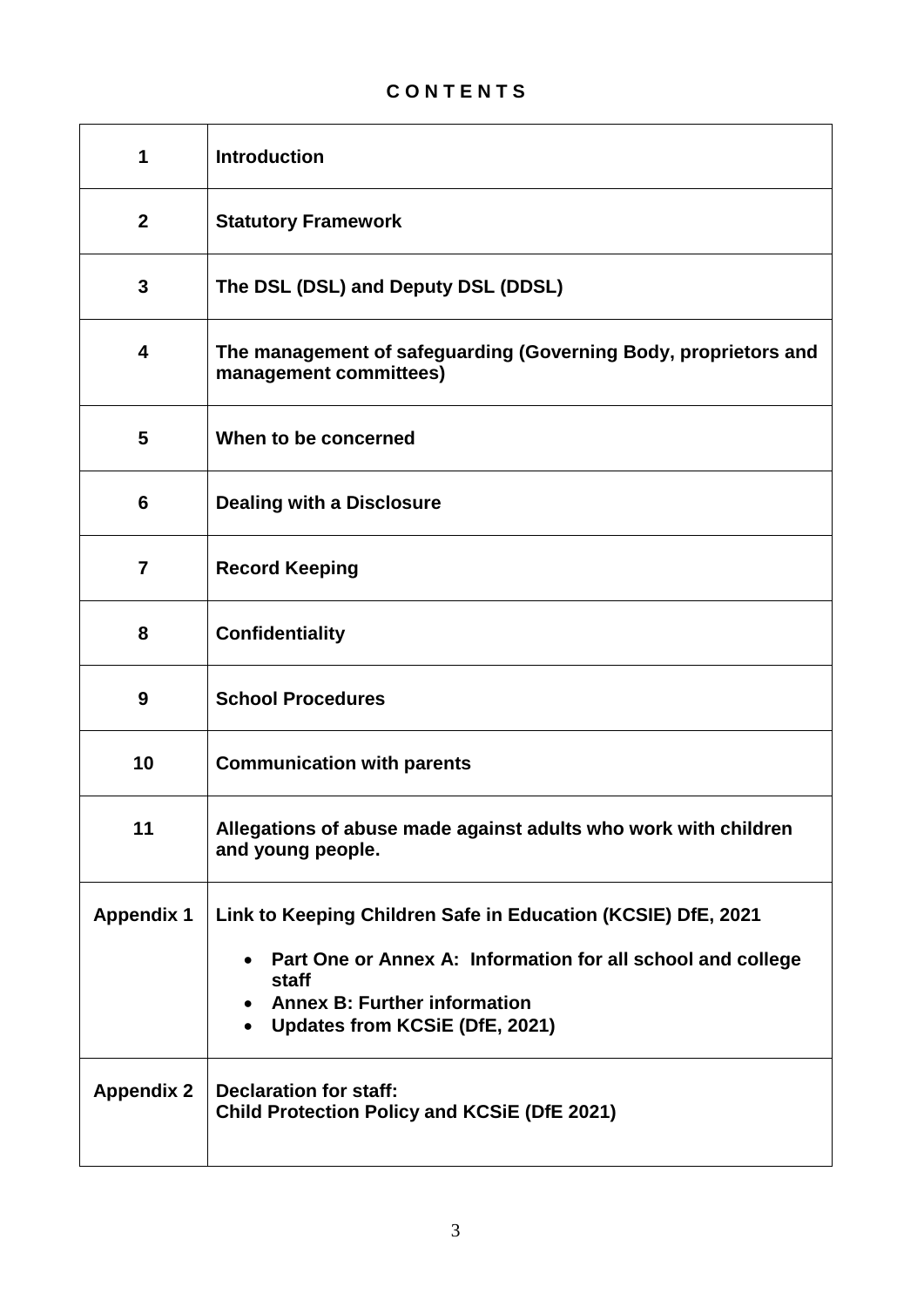| <b>Appendix 3</b>  | Actions where there are concerns about a child                                                                                             |
|--------------------|--------------------------------------------------------------------------------------------------------------------------------------------|
| <b>Appendix 4</b>  | <b>Operation Encompass – Information sharing from Police regarding</b><br>Domestic Abuse notifications and Children Missing from Education |
| <b>Appendix 5</b>  | <b>Ofsted school Inspection Handbook for September 2021</b>                                                                                |
| <b>Appendix 6</b>  | Sexual violence and sexual harassment between children in schools<br>and colleges guidance (DfE 2021)                                      |
| <b>Appendix 7</b>  | <b>Online Safety guidance</b>                                                                                                              |
| <b>Appendix 8</b>  | Covid guidance into new academic year 2021-2022                                                                                            |
| <b>Appendix 9</b>  | GDPR, data protection and Freedom of Information                                                                                           |
| <b>Appendix 10</b> | List of substantiative changes made from previous CP policy                                                                                |

# **1. INTRODUCTION**

Safeguarding is defined as: *protecting children from maltreatment, preventing impairment of children's health or development, ensuring that children are growing up in circumstances consistent with the provision of safe and effective care and taking action to enable all children to have the best outcomes.* (**Working Together to Safeguard Children**, (DfE, 2018), p6)

This Child Protection Policy forms part of a suite of documents and policies which relate to the safeguarding responsibilities of the whole school staff and volunteers. All staff should be aware of systems within their school or college which support safeguarding, and these should be explained to them as part of staff induction. This should include the:

- child protection policy, which should amongst other things also include the policy and procedures to deal with peer on peer abuse;
- behaviour policy (which should include measures to prevent bullying, including cyberbullying, prejudice-based and discriminatory bullying);
- staff behaviour policy (sometimes called a code of conduct);
- safeguarding response to children who go missing from education; and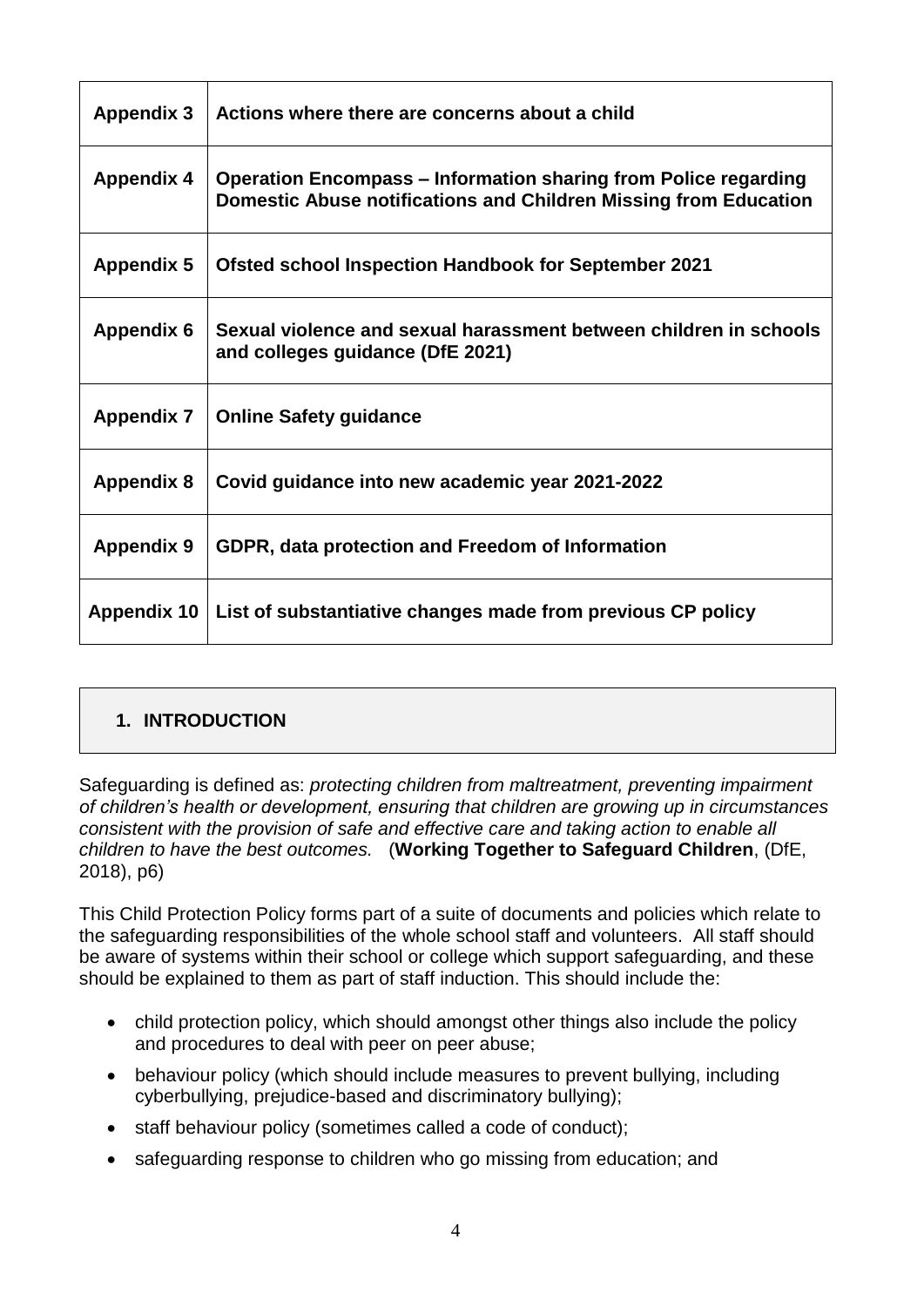- role of the designated safeguarding lead (including the identity of the designated safeguarding lead and any deputies).
- copy of Part One Keeping children safe in education (2021) and should be signed to say it has been read and understood.
- Annex A, condensed version of Part one of KCSiE (DfE 2021). It can be provided (instead of Part one) to those staff who do not directly work with children.

| <b>Purpose of a Child</b><br><b>Protection Policy</b>                                 | To inform staff, parents, volunteers and governors about<br>the school's responsibilities for safeguarding children.<br>To enable everyone to have a clear understanding of how<br>these responsibilities should be carried out.                                                                                                                                                                                                                                                                                                                                                                                                                                                            |
|---------------------------------------------------------------------------------------|---------------------------------------------------------------------------------------------------------------------------------------------------------------------------------------------------------------------------------------------------------------------------------------------------------------------------------------------------------------------------------------------------------------------------------------------------------------------------------------------------------------------------------------------------------------------------------------------------------------------------------------------------------------------------------------------|
| <b>Hertfordshire Safeguarding</b><br><b>Children Partnership</b><br><b>Procedures</b> | The school follows the procedures established by the<br>Hertfordshire Safeguarding Children Partnership (HSCP);<br>a guide to procedures and practice for all agencies in<br>Hertfordshire working with children and their families.<br>https://hertsscb.proceduresonline.com/index.htm                                                                                                                                                                                                                                                                                                                                                                                                     |
| <b>School Staff &amp; Volunteers</b>                                                  | All school and college staff, including supply staff,<br>volunteers and contract workers have a responsibility to<br>provide a safe environment in which children can learn.                                                                                                                                                                                                                                                                                                                                                                                                                                                                                                                |
|                                                                                       | School staff and volunteers are particularly well placed to<br>observe outward signs of abuse, changes in behaviour<br>and failure to develop because they have daily contact<br>with children.                                                                                                                                                                                                                                                                                                                                                                                                                                                                                             |
|                                                                                       | All school staff will receive appropriate safeguarding<br>children training, including online safety (which is updated<br>regularly - Hertfordshire Safeguarding Children<br>Partnership advises every three years), so that they are<br>knowledgeable and aware of their role in the early<br>recognition of the indicators of abuse or neglect and of<br>the appropriate procedures to follow. In addition, all staff<br>members should receive safeguarding and child<br>protection updates (for example, via email, e-bulletins and<br>staff meetings), as required, but at least annually, to<br>provide them with relevant skills and knowledge to<br>safeguard children effectively. |
|                                                                                       | Supply staff, contractors and volunteers will be made<br>aware of the safeguarding policies and procedures by the<br>DSL, including The Child Protection Policy and Staff<br>Behaviour Policy (code of conduct)                                                                                                                                                                                                                                                                                                                                                                                                                                                                             |
| <b>Mission Statement</b><br>(This should be<br>personalised to your setting)          | Establish and maintain an ethos and culture where<br>children feel secure, are encouraged to talk, and are                                                                                                                                                                                                                                                                                                                                                                                                                                                                                                                                                                                  |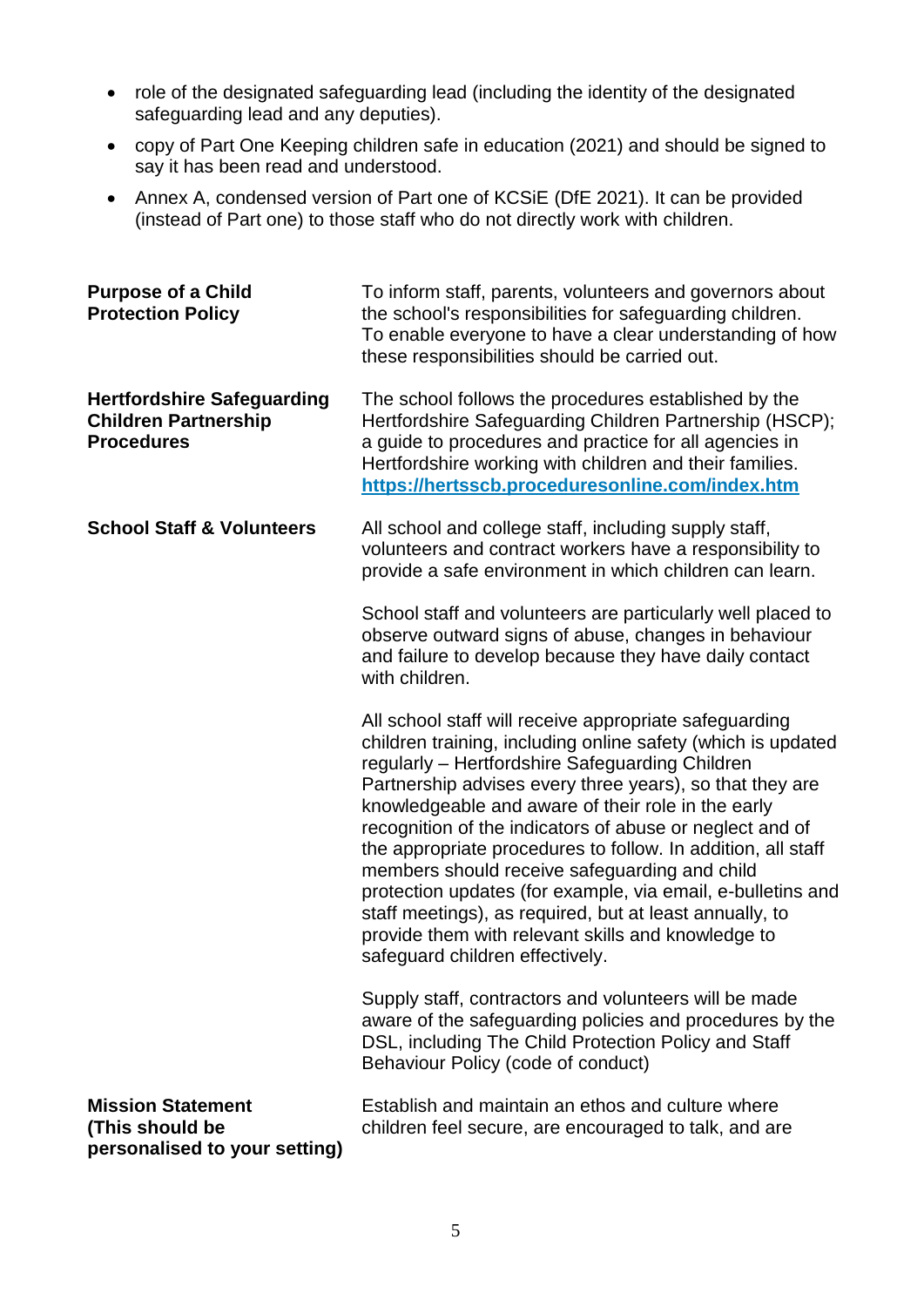listened and responded to when they have a worry or concern.

Establish and maintain an ethos and culture where school staff and volunteers feel safe, are encouraged to talk and are listened and responded to when they have concerns about the safety and well-being of a child.

Ensure children know that there are adults in the school whom they can approach if they are worried.

Ensure that children, who have additional/unmet needs are supported appropriately. This could include referrals to Early Help Services or Child Protection Contacts to specialist services if they are a child in need or have been / are at risk of being abused and neglected.

Consider how children may be taught about safeguarding, including online, through teaching and learning opportunities, as part of providing a broad and balanced curriculum. Refer to KCSiE(DfE 2021), pg. 31-33

Staff members working with children are advised to maintain an attitude of 'it could happen here' and 'it could be happening to this child', where safeguarding is concerned. When concerned about the welfare of a child, staff members should always act in the best interests of the child.

**Implementation, Monitoring and Review of the Child Protection Policy** The policy will be reviewed at least annually by the governing body. It will be implemented through the school's induction and training programme, and as part of day to day practice. Compliance with the policy will be monitored by the DSL and through staff performance measures.

# **2. STATUTORY FRAMEWORK**

In order to safeguard and promote the welfare of children, the school will act in accordance with the following legislation and guidance:

- The Children Act 1989
- The Children Act 2004
- Children and Social Work Act 2017
- Education Act 2002 (Section 175/157) *Outlines that Local Authorities and School Governing Bodies have a responsibility to "ensure that their functions relating to the conduct of school are exercised with a view to safeguarding and promoting the welfare of children*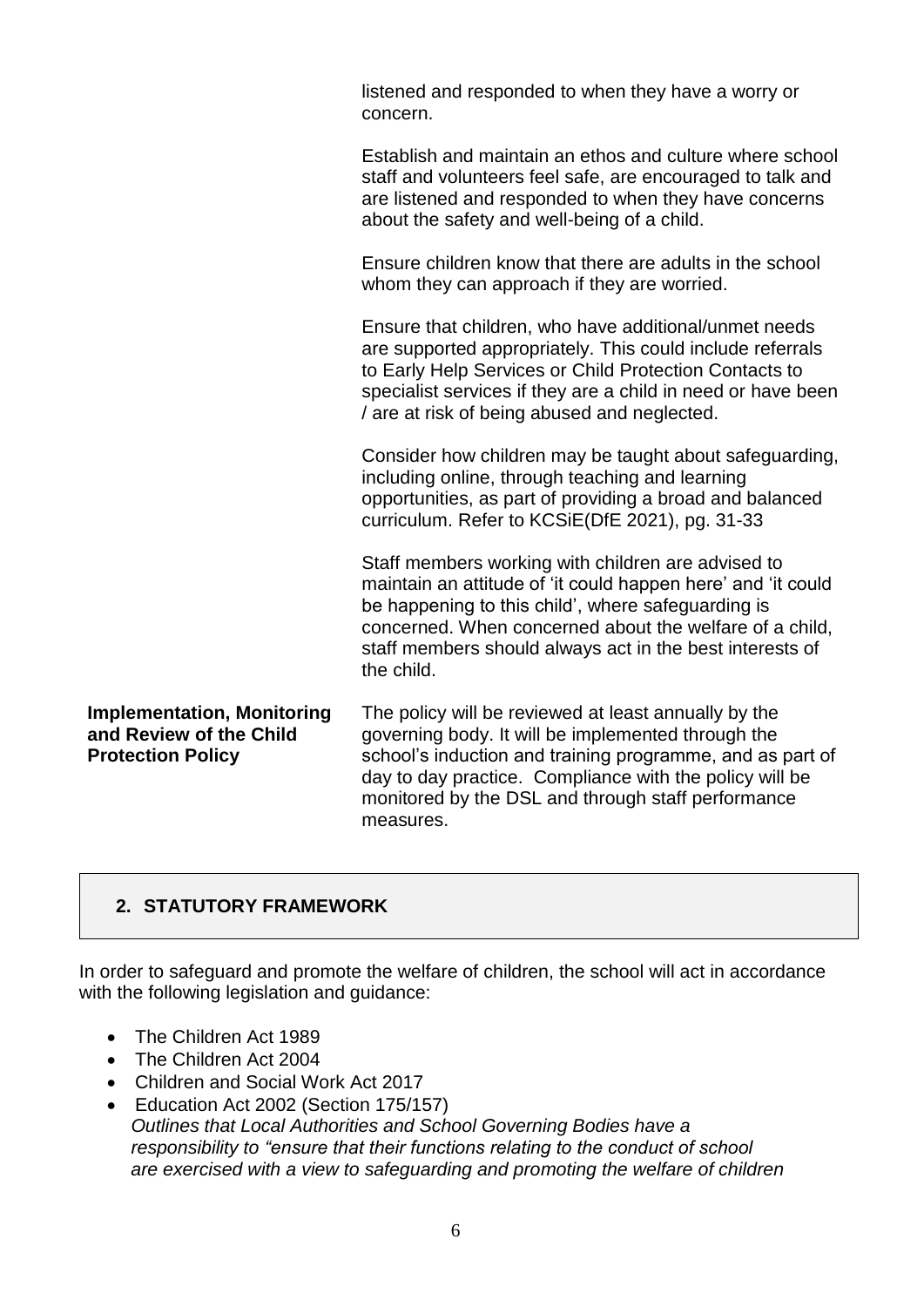*who are its pupils".* 

- Hertfordshire Safeguarding Children Partnership Procedures Manual (Electronic)
- Keeping Children Safe in Education (DfE, September 2021)
- Working Together to Safeguard Children (DfE 2018)
- The Education (Pupil Information) (England) Regulations 2005
- Sexual Offences Act (2003)
- Section 26, The Counter Terrorism and Security Act 2015 (PREVENT duty)
- Female Genital Mutilation Act 2003 (Section 74, Serious Crime Act 2015)
- Anti-social Behaviour, Crime and Policing Act 2014 (makes it a criminal offence to force someone to marry. Includes taking someone overseas to force them to marry (whether or not the forced marriage takes place).
- Serious Violence Strategy 2018
- Sexual violence and sexual harassment between children in schools and colleges (DfE 2017)

# **3. THE DESIGNATED SAFEGUARDING LEAD**

Governing bodies and proprietors should ensure an appropriate **senior member** of staff, from the school or college **leadership team**, is appointed to the role of DSL.

During term time the DSL and or a Deputy will always be available (during school or college hours) for staff in the school or college to discuss any safeguarding concerns and individual arrangement for out of hours/out of term activities will be: (individual school needs to outline these below):

The DSL for Child Protection in this school is:

NAME: Lee-Ann Britten

There should be a Deputy DSL (DDSL) in the absence of the lead DSL.

The Deputy DSLs for Child Protection in this school is:

NAME: Donna Brown and Ashleigh Calver

(Please add additional deputies as appropriate)

#### **The broad areas of responsibility for the DSL are:**

- Managing Child Protection Contact Referrals and cases
- Contacting the Child Protection Consultation Hub when advice is needed regarding child protection concerns which possibly meet the threshold for statutory intervention
- Completing Child Protection Contact Referrals for all cases of suspected abuse or neglect where there is a risk of significant harm to the child/young person, Police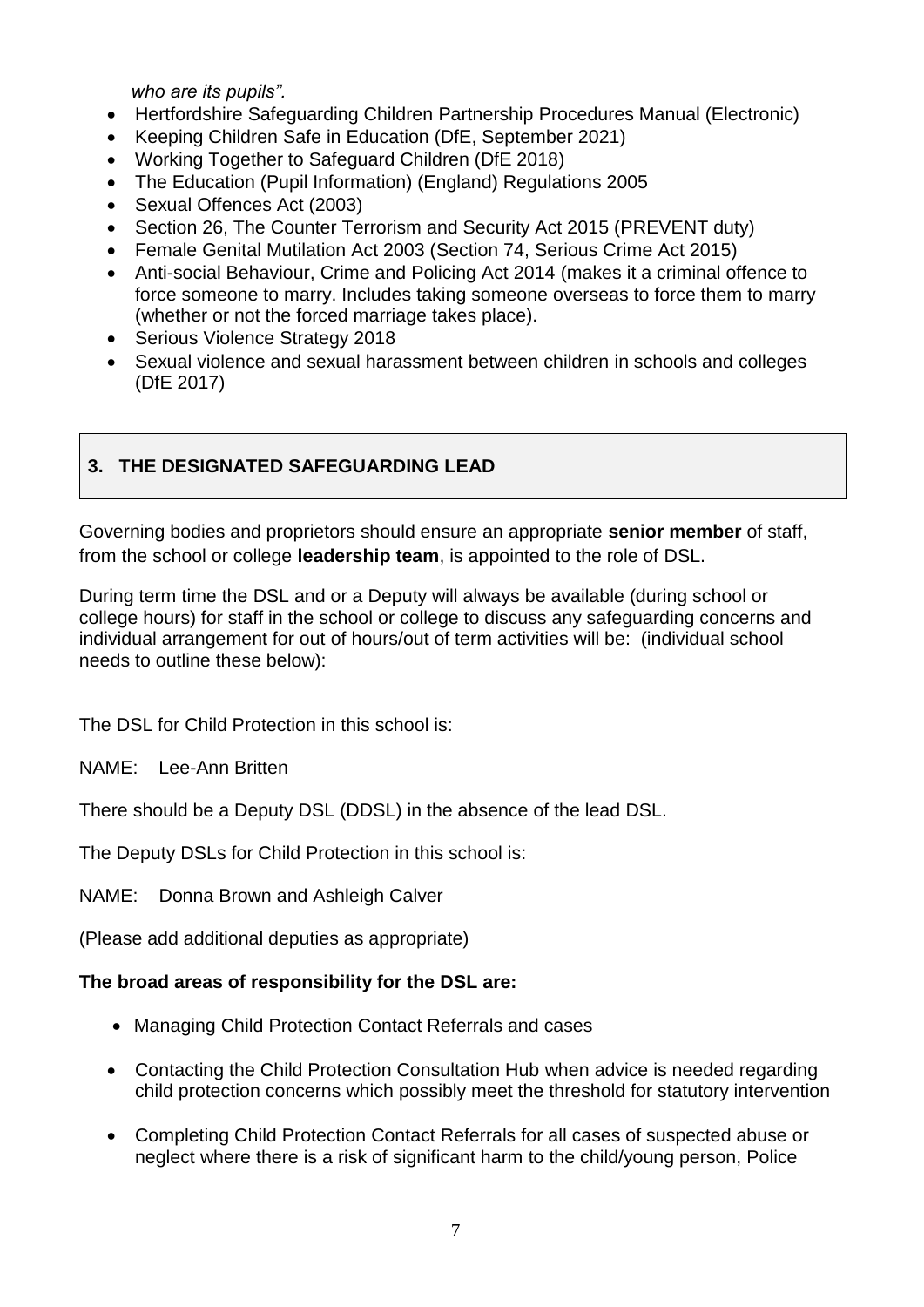where a crime may have been committed and to the Channel programme where there is a radicalisation concern

- Liaise with the Head Teacher or Principal to inform him/her of issues, especially ongoing enquiries under Section 47 of the Children Act 1989 and police investigations
- Act as a source of support, advice and expertise to staff on matters of safety and safeguarding and when deciding whether to make a Child Protection Contact Referral by liaising with relevant agencies
- Support staff who make Child Protection Contact Referrals and other service referrals
- Share information with appropriate staff in relation to a child's looked after (CLA) legal status (whether they are looked after under voluntary arrangements with consent of parents or on an Interim Care Order or Care Order) and contact arrangements with birth parents or those with parental responsibility.
- Ensure they have details of the CLA's social worker and the name of the virtual school Head Teacher in the authority that looks after the child or those currently working with a to social worker.

#### **Training KCSiE (DfE, 2021)**

The DSL should undergo formal training every two years. The DSL should also undertake Prevent awareness training every 3 years. In addition to this training, their knowledge and skills should be refreshed (for example via e-bulletins, meeting other DSLs, or taking time to read and digest safeguarding developments) at least annually to:

The designated safeguarding lead should undertake Prevent awareness training. Training should provide designated safeguarding leads with a good understanding of their own role, how to identify, understand and respond to specific needs that can increase the vulnerability of children, as well as specific harms that can put children at risk, and the processes, procedures and responsibilities of other agencies, particularly children's social care, so they:

1) Understand the assessment process for providing early help and statutory intervention, including local criteria for action and local authority children's social care referral arrangements

2) Have a working knowledge of how Hertfordshire conduct a child protection case conference and a child protection review conference and be able to attend and contribute to these effectively when required to do so

3) Understand the importance of the role the designated safeguarding lead has in providing information and support to children social care in order to safeguard and promote the welfare of children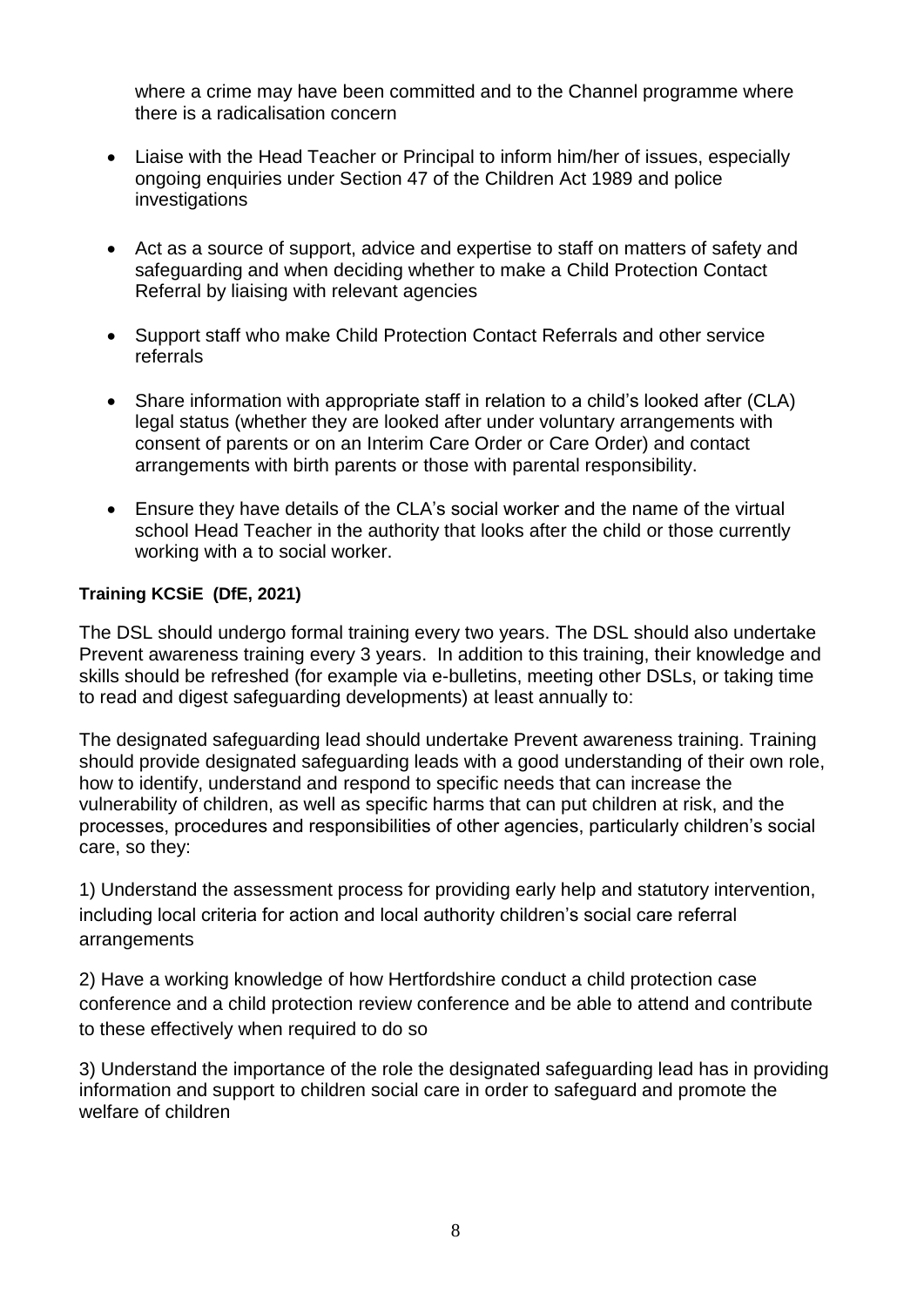4) Understand the lasting impact that adversity and trauma can have, including on children's behaviour, mental health and wellbeing, and what is needed in responding to this in promoting educational outcomes

5) Are alert to the specific needs of children in need, those with special educational needs and disabilities (SEND), those with relevant health conditions and young carers

6) Understand the importance of information sharing, both within the school and college, and with the safeguarding partners, other agencies, organisations and practitioners (Full details in Chapter one of **Working Together to Safeguard Children**)

7) Understand and support the school or college with regards to the requirements of the Prevent duty and are able to provide advice and support to staff on protecting children from the risk of radicalisation

8) Are able to understand the unique risks associated with online safety and be confident that they have the relevant knowledge and up to date capability required to keep children safe whilst they are online at school or college

9) Can recognise the additional risks that children with special educational needs and disabilities (SEND) face online, for example, from online bullying, grooming and radicalisation and are confident they have the capability to support children with SEND to stay safe online

10) Obtain access to resources and attend any relevant or refresher training courses and encourage a culture of listening to children and taking account of their wishes and feelings, among all staff, in any measures the school or college may put in place to protect them.

#### **Raising Awareness: The DSL (DDSL) should:**

- Ensure all staff including part time, contractors, volunteers and supply staff are aware of the school or college's policies, that these are understood and used appropriately.
- Work with the governing bodies or proprietors to ensure that the school's or college's child protection policy is reviewed annually, and the procedures and implementation are updated and reviewed regularly.
- Ensure the safeguarding and child protection policy is available publicly and that parents are aware that advice regarding early help and child protection concerns could be sought from the Consultation Hub and that Child Protection Contact form. Referrals about suspected abuse or neglect may be made. Ensure parents are aware of the school or college's statutory role regarding safeguarding of children.
- Link with Hertfordshire Safeguarding Children's Partnership (HSCP) to make sure staff are aware of training opportunities and the latest local policies on safeguarding.
- Help promote educational outcomes by sharing the information about the welfare, safeguarding and child protection issues that children who have or have had a social worker are experiencing with teachers and school and college leadership staff.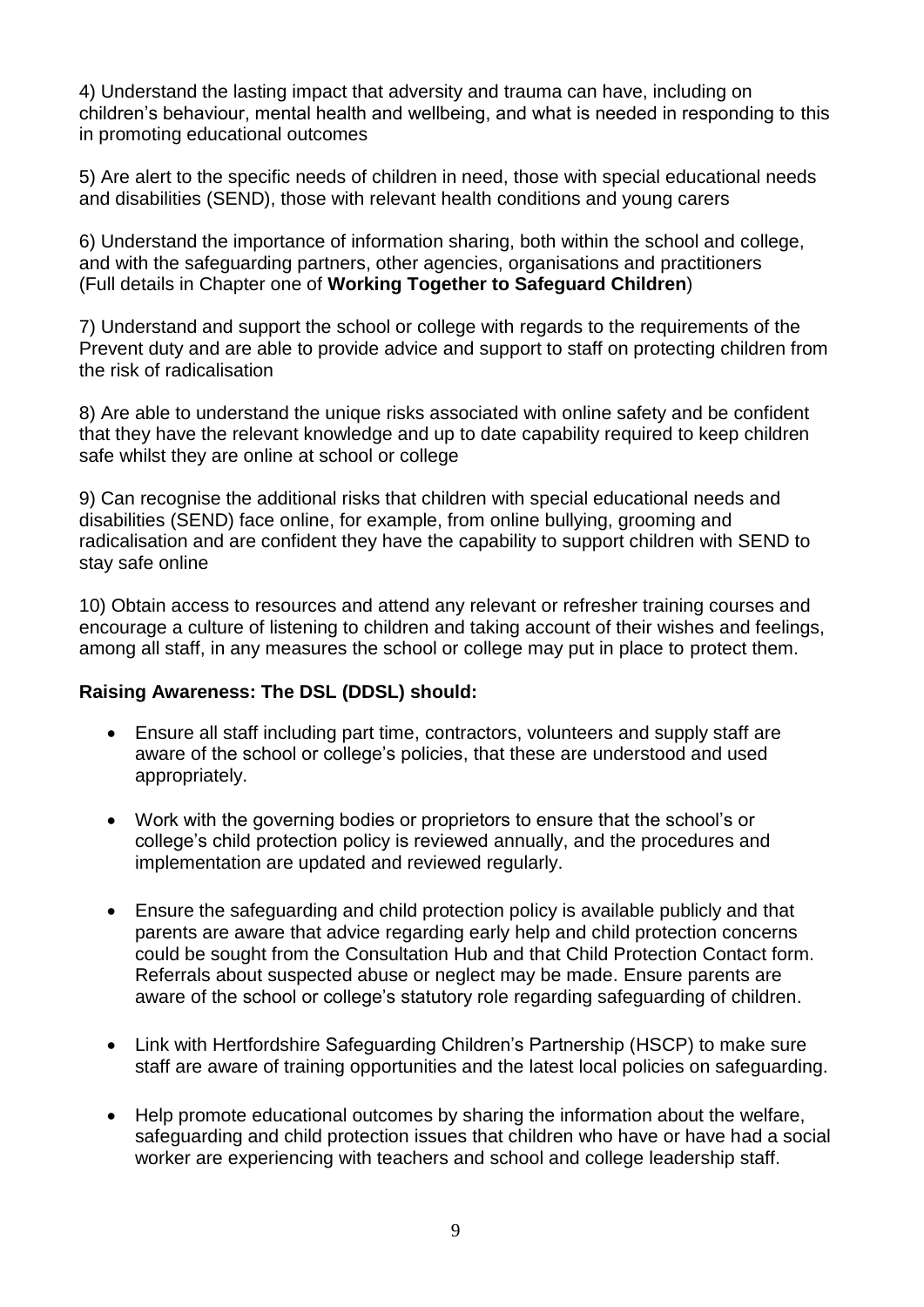- Ensure that when children leave the school or college, they ensure the file for safeguarding and any child protection information is sent to any new school/college as soon as possible but transferred securely and separately from the main pupil file. The file should not be sent until the child is physically attending the new school.
- Obtain proof that the new school/education setting has received the safeguarding file for any child transferring and then destroy any information held on the child unless the case is currently open and in line with data protection guidelines (see Record keeping Guidance on Hertfordshire Grid for Learning for further information)
- Consider if it would be appropriate to share any information with the new school or college in advance of a child leaving. For example, information that would allow the new school or college to continue supporting victims of abuse and have that support in place for when the child arrives.

# **4. THE MANAGEMENT OF SAFEGUARDING**

Governing bodies and proprietors (in Part two, unless otherwise stated, includes management committees) must ensure that they comply with their duties under legislation. They must also have regard to this guidance to ensure that the policies, procedures and training in their schools or colleges are always effective and comply with the law.

The responsibility of governing bodies, proprietors and management committees include:

 ensure there are appropriate policies and procedures in place in order for appropriate action to be taken in a timely manner to safeguard and promote children's welfare e.g.

-Child protection policy in place

-Staff behaviour policy (sometimes called employee code of conduct)

-Part one, OR

Annex A (The following is a condensed version of Part one of Keeping children safe in education. It can be provided (instead of Part one) to those staff who do not directly work with children (if the governing body or proprietor think it will provide a better basis for those staff to promote the welfare and safeguard children.) of KCSiE (DfE, 2021)

-Annex B KCSIE (DfE, 2021) on specific safeguarding issues

-Information regarding the role and identity of the designated safeguarding lead (and any deputies), **should be provided to all staff on induction**

• Governing bodies and proprietors should have a senior board level (or equivalent) lead to take **leadership** responsibility for their schools or college's safeguarding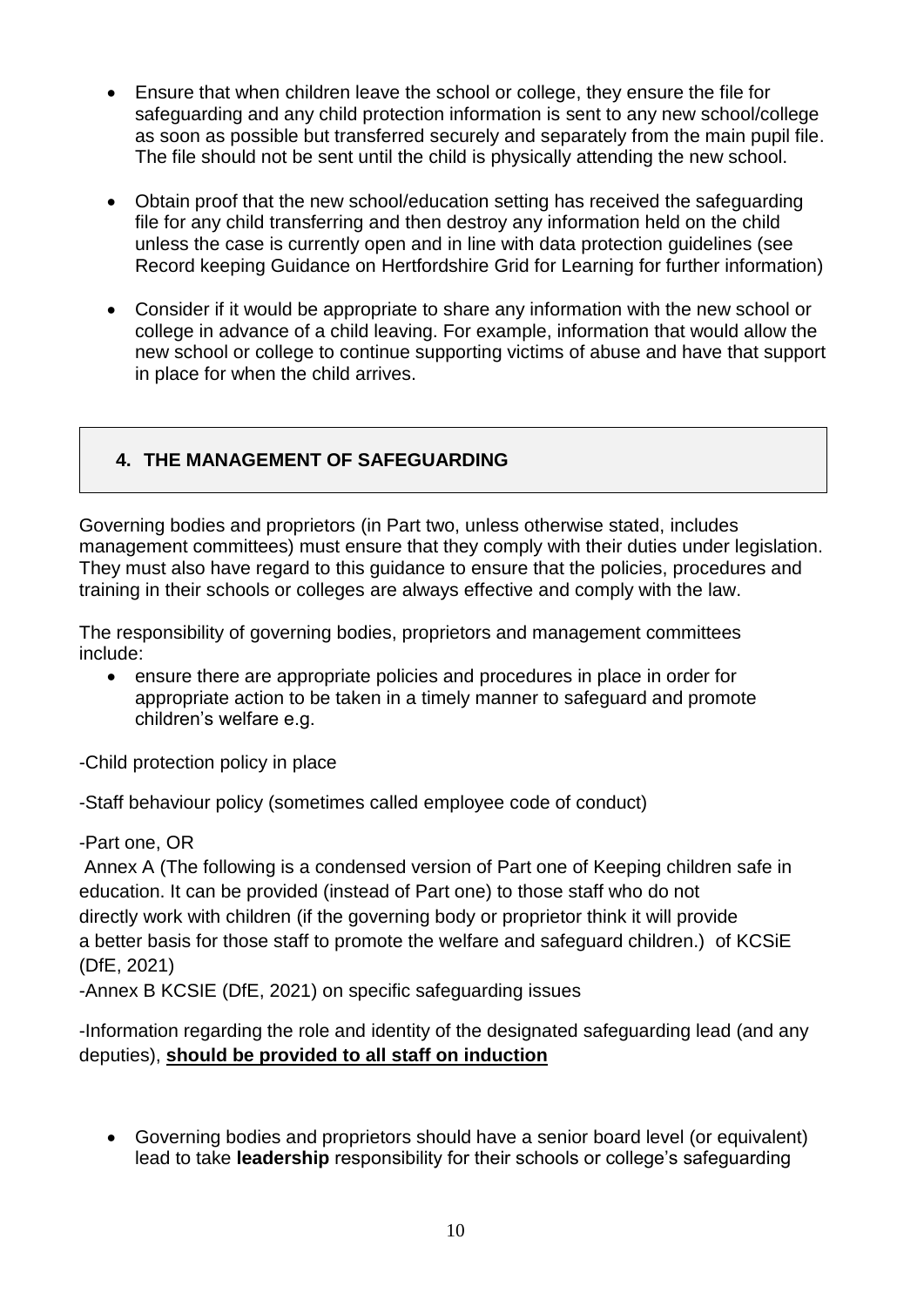arrangements.

The nominated governor for child protection is:

NAME Emma Breckenridge

- Headteachers and principals should ensure that the above policies and procedures, adopted by governing bodies and proprietors, and particularly concerning referrals of cases of suspected abuse and neglect, are followed by all staff.
- Ensure that the school or college contributes to multi-agency working in line with statutory guidance **Working Together to Safeguard Children (DfE,2018).**
- New safeguarding partners and child death review partner arrangements are in place
- Should understand the local criteria for action and the local protocol for assessment and ensure they are reflected in their own policies and procedures. They should also be prepared to supply information as requested by the three safeguarding partners
- Schools and colleges should work with social care, the police, health services and other services to promote the welfare of children and protect them from harm. This includes providing a coordinated offer of early help when additional needs of children are identified and contributing to inter-agency plans to provide additional support to children subject to child protection plans.
- Ensuring arrangements are in place that set out clearly the and principles for sharing information within the school or college and with the three safeguarding partners, other organisations, agencies and practitioners as required.
- Ensure child protection files are transferred to the new school or college as soon as possible, ensuring secure transit, and confirmation of receipt should be obtained
- Ensure that all staff undergo child protection training (including online safety) at induction. The training should be regularly updated. Induction and training should be in line with advice from the local three safeguarding partners (HSCP) 3 years.
- All staff should receive regular safeguarding and child protection updates (for example, via email, e-bulletins, staff meetings) as required, and at least annually
- Opportunity should therefore be provided for staff to contribute to and shape safeguarding arrangements and child protection policy.
- Ensure that children are taught about safeguarding, including online safety. Schools should consider this as part of providing a broad and balanced curriculum. Education (for all primary pupils) and Relationships and Sex Education (for all secondary pupils) and Health Education (for all pupils in state-funded schools) Mandatory since September 2020.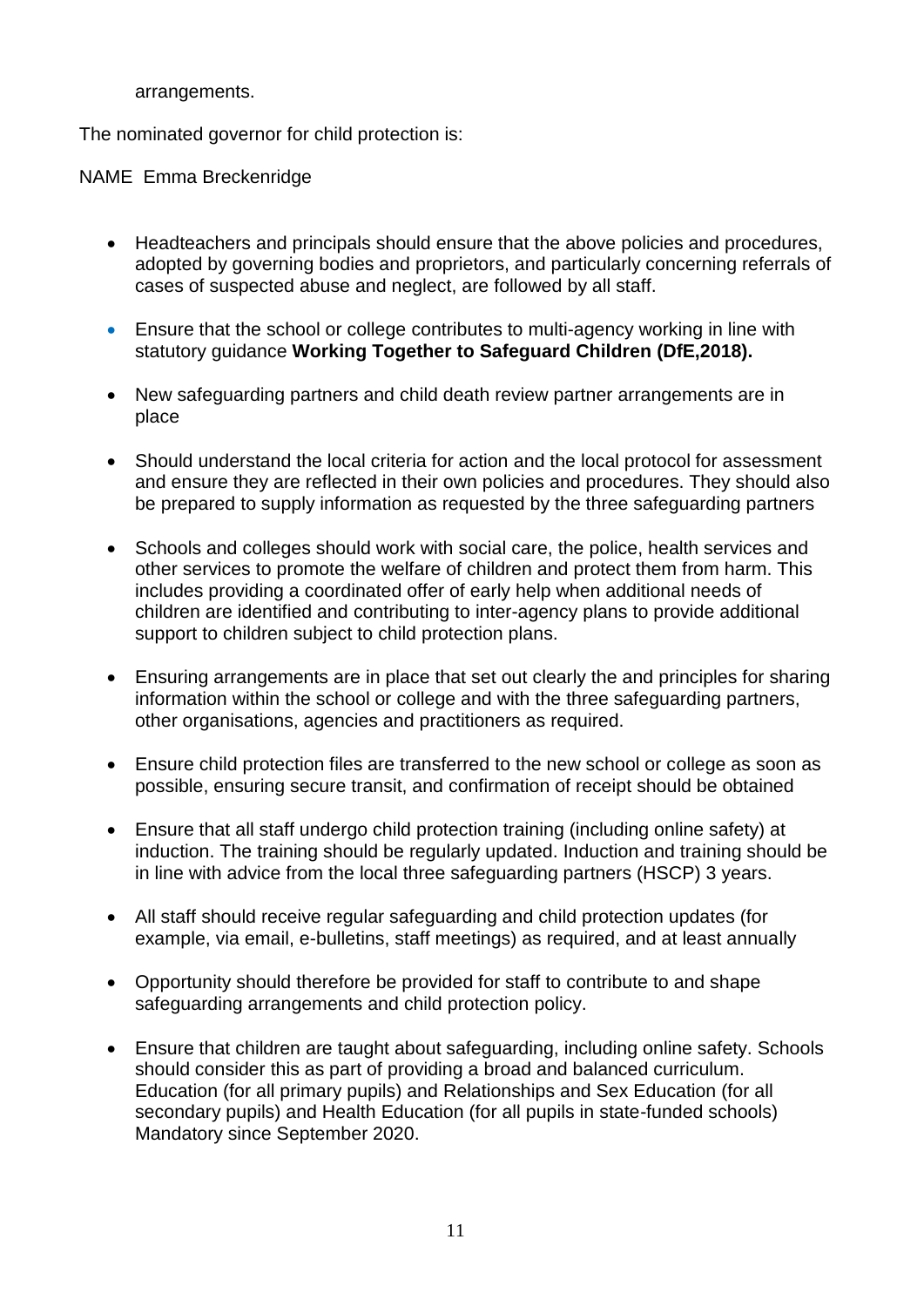- Governing bodies and proprietors should prevent people who pose a risk of harm from working with children by adhering to statutory responsibilities to check staff who work with children, taking proportionate decisions on whether to ask for any checks beyond what is required and ensuring volunteers are appropriately supervised.
- Ensure school have written recruitment and selection policies and procedures in place and at least one of the persons who conducts an interview has completed safer recruitment training
- Should ensure there are procedures in place (as described in part 4 of KCSiE) to manage concerns and allegations against staff including volunteers and supply staff
- There must be procedures in place to make a referral to the Disclosure and Barring Service (DBS) if a person in regulated activity has been dismissed or removed due to safeguarding concerns or would have been had they not resigned. (refer to *Type of DBS checks* in KCSiE (DfE 2021) pg. 57
- All staff should be clear about their school's or college's policy and procedures with regard to peer on peer abuse.
- Where there is a safeguarding concern, ensure the child's wishes and feelings are taken into account when determining what action to take and what services to provide. Systems should be in place for children to express their views and give feedback. Ultimately, all systems and processes should operate with the best interests of the child at heart.
- Ensuring that all of the DSLs, including deputies, should undergo formal child protection training every two years, in line with KCSIE and HSCP procedures, and receive regular, at least annual, safeguarding updates via e-bulletins, meeting other DSLs, or taking time to read and digest safeguarding developments, for example.
- Prioritising the welfare of children and young people and creating a culture where staff are confident to challenge senior leaders over any safeguarding concerns
- Ensuring appropriate filters and appropriate monitoring systems are in place to safeguard children from potentially harmful and inappropriate online material. Additional information to support governing bodies and proprietors is provided in Part 2 of KCSiE (DfE 2021).

# **5. WHEN TO BE CONCERNED**

Knowing what to look for is vital for the early identification of abuse and neglect. All staff should be aware of the Indicators of abuse and neglect so that they are able to identify cases of children who may be in need of help or protection.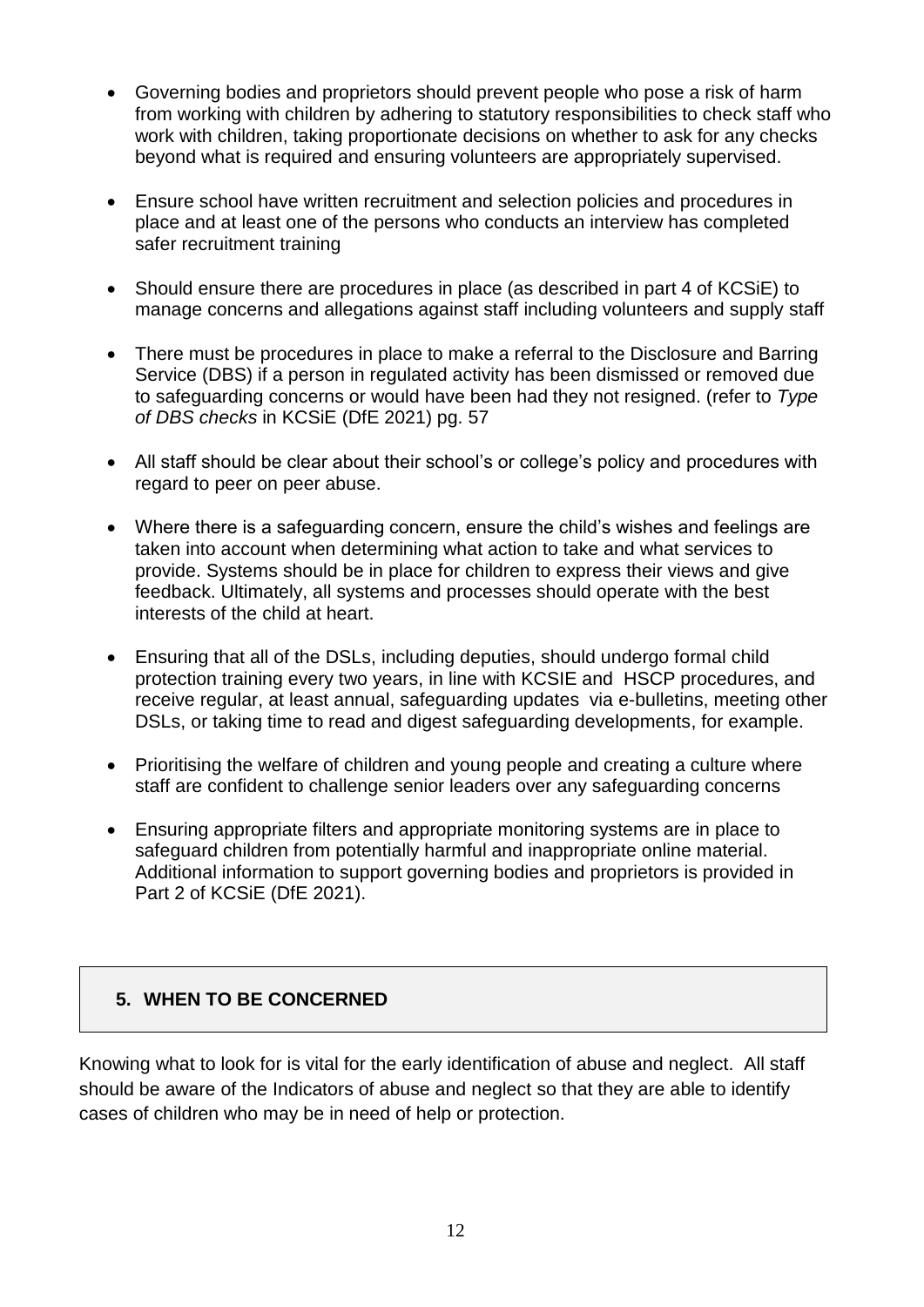**Abuse:** a form of maltreatment of a child. Somebody may abuse or neglect a child by inflicting harm or by failing to act to prevent harm. Children may be abused in a family or in an institutional or community setting by those known to them or, more rarely, by others. Abuse can take place wholly online, or technology maybe used to facilitate offline abuse. Children maybe abused by an adult or adults or by another child or children.

| <b>Physical abuse</b>                                                                                                                                                                                                                                                                                        |                                                                |  |
|--------------------------------------------------------------------------------------------------------------------------------------------------------------------------------------------------------------------------------------------------------------------------------------------------------------|----------------------------------------------------------------|--|
| A form of abuse which may involve hitting, shaking, throwing, poisoning, burning or<br>scalding, drowning, suffocating or otherwise causing physical harm to a child. Physical<br>harm may also be caused when a parent or carer fabricates the symptoms of, or<br>deliberately induces, illness in a child. |                                                                |  |
| Indicators in a child/ young person                                                                                                                                                                                                                                                                          |                                                                |  |
| Bruises – shape, grouping, site, repeat or<br>multiple                                                                                                                                                                                                                                                       | Withdrawal from physical contact                               |  |
| Bite-marks – site and size<br>Burns and Scalds – shape, definition, size,<br>depth, scars                                                                                                                                                                                                                    | Aggression towards others, emotional and<br>behaviour problems |  |
| Improbable, conflicting explanations for<br>injuries or unexplained injuries                                                                                                                                                                                                                                 | Frequently absent from school                                  |  |
| Untreated injuries                                                                                                                                                                                                                                                                                           | Admission of punishment which appears<br>excessive             |  |
| Injuries on parts of body where accidental<br>injury is unlikely                                                                                                                                                                                                                                             | <b>Fractures</b>                                               |  |
| Repeated or multiple injuries                                                                                                                                                                                                                                                                                | Fabricated or induced illness                                  |  |

#### **Emotional abuse**

The persistent emotional maltreatment of a child such as to cause severe and adverse effects on the child's emotional development. It may involve conveying to a child that they are worthless or unloved, inadequate, or valued only insofar as they meet the needs of another person. It may include not giving the child opportunities to express their views, deliberately silencing them or 'making fun' of what they say or how they communicate. It may feature age or developmentally inappropriate expectations being imposed on children. These may include interactions that are beyond a child's developmental capability as well as overprotection and limitation of exploration and learning or preventing the child from participating in normal social interaction. It may involve seeing or hearing the ill-treatment of another. It may involve serious bullying (including cyberbullying), causing children frequently to feel frightened or in danger, or the exploitation or corruption of children. Some level of emotional abuse is involved in all types of maltreatment of a child, although it may occur alone.

| Indicators in a child/ young person |                                           |  |
|-------------------------------------|-------------------------------------------|--|
| Self-harm                           | Over-reaction to mistakes / Inappropriate |  |
|                                     | emotional responses                       |  |
| Chronic running away                | Abnormal or indiscriminate attachment     |  |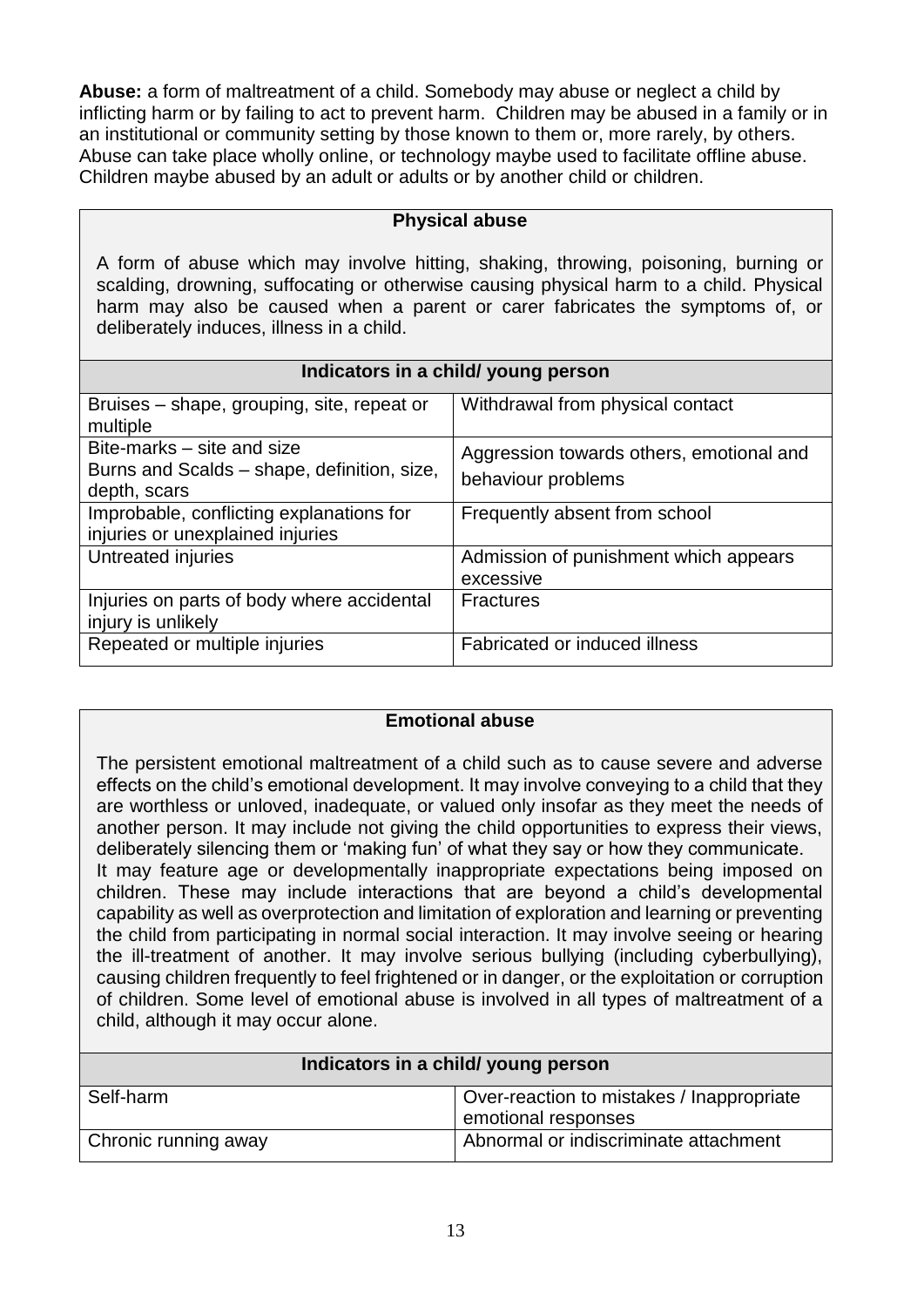| Drug/solvent abuse                                                 | Low self-esteem                                                                        |
|--------------------------------------------------------------------|----------------------------------------------------------------------------------------|
| Compulsive stealing                                                | Extremes of passivity or aggression                                                    |
| Makes a disclosure                                                 | Social isolation – withdrawn, a 'loner'<br>Frozen watchfulness particularly pre school |
| Developmental delay                                                | Depression                                                                             |
| Neurotic behaviour (e.g. rocking, hair<br>twisting, thumb sucking) | Desperate attention-seeking behaviour                                                  |

#### **Neglect**

The persistent failure to meet a child's basic physical and/or psychological needs, likely to result in the serious impairment of the child's health or development. Neglect may occur during pregnancy, for example, as a result of maternal substance abuse. Once a child is born, neglect may involve a parent or carer failing to: provide adequate food, clothing and shelter (including exclusion from home or abandonment); protect a child from physical and emotional harm or danger; ensure adequate supervision (including the use of inadequate care-givers); or ensure access to appropriate medical care or treatment. It may also include neglect of, or unresponsiveness to, a child's basic emotional needs.

| Indicators in a child/ young person          |                                          |  |
|----------------------------------------------|------------------------------------------|--|
| Failure to thrive - underweight, small       | Low self-esteem                          |  |
| stature                                      |                                          |  |
| Dirty and unkempt condition                  | Inadequate social skills and poor        |  |
|                                              | socialisation                            |  |
| Inadequately clothed                         | Frequent lateness or non-attendance at   |  |
|                                              | school                                   |  |
| Dry sparse hair                              | Abnormal voracious appetite at school or |  |
|                                              | nursery                                  |  |
| Untreated medical problems                   | Self-harming behaviour                   |  |
| Red/purple mottled skin, particularly on the | <b>Constant tiredness</b>                |  |
| hands and feet, seen in the winter due to    |                                          |  |
| cold                                         |                                          |  |
| Swollen limbs with sores that are slow to    | Disturbed peer relationships             |  |
| heal, usually associated with cold injury    |                                          |  |

#### **Sexual abuse**

Involves forcing or enticing a child or young person to take part in sexual activities, not necessarily involving violence, whether or not the child is aware of what is happening. The activities may involve physical contact, including assault by penetration (for example rape or oral sex) or non-penetrative acts such as masturbation, kissing, rubbing, and touching outside of clothing. They may also include non-contact activities, such as involving children in looking at, or in the production of, sexual images, watching sexual activities, encouraging children to behave in sexually inappropriate ways, or grooming a child in preparation for abuse. Sexual abuse can take place online, and technology can be used to facilitate offline abuse. Sexual abuse is not solely perpetrated by adult males. Women can also commit acts of sexual abuse, as can other children. The sexual abuse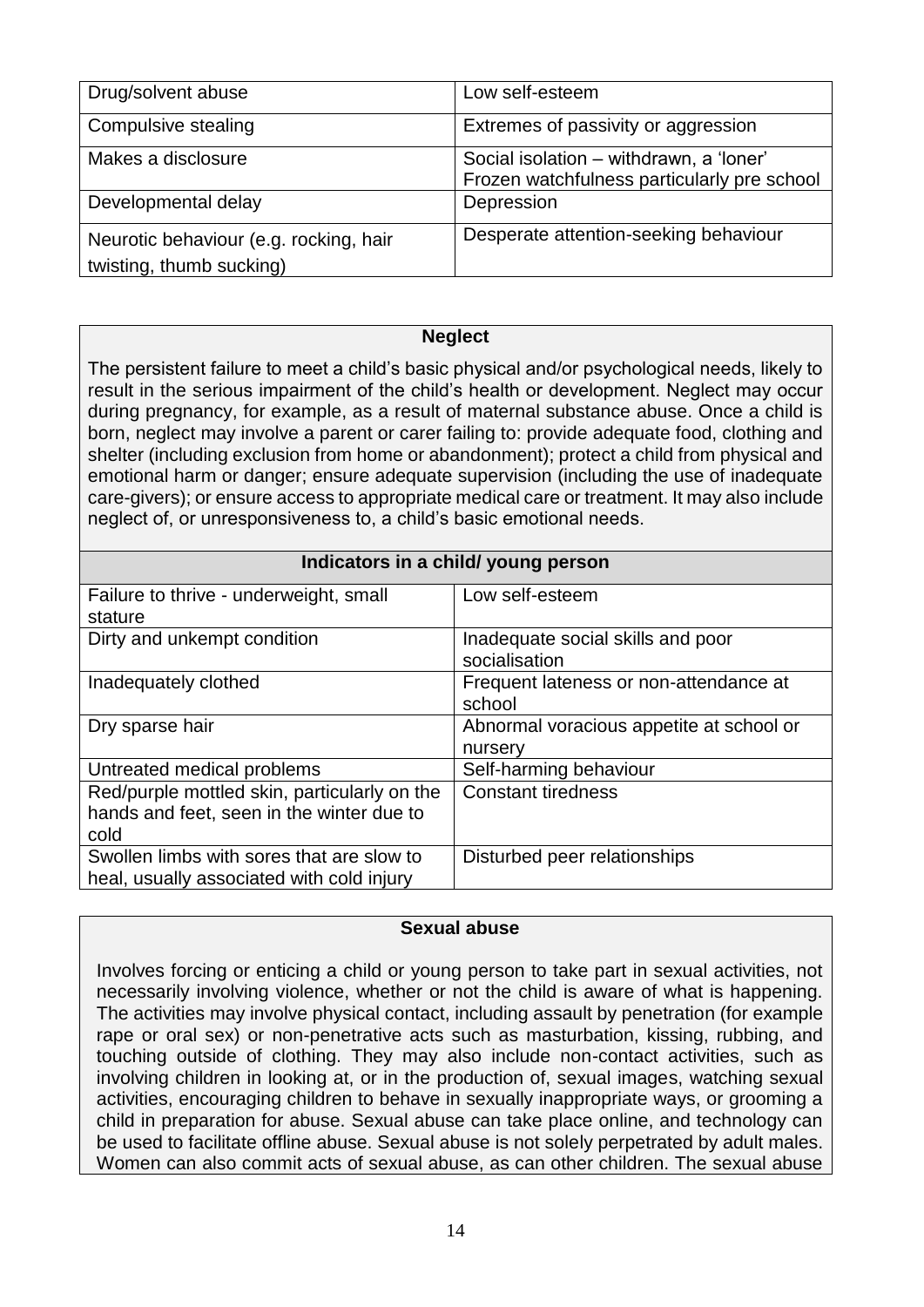of children by other children is a specific safeguarding issue (also known as peer on peer abuse) in education and all staff should be aware of it and of their school or colleges policy and procedures for dealing with it.

| Indicators in a child/ young person            |                                             |  |
|------------------------------------------------|---------------------------------------------|--|
| Self-harm - eating disorders, self-mutilation  | Poor self-image, self-harm, self-hatred     |  |
| and suicide attempts                           |                                             |  |
| Running away from home                         | Inappropriate sexualised conduct            |  |
| Reluctant to undress for PE                    | Withdrawal, isolation or excessive worrying |  |
| Pregnancy                                      | Sexual knowledge or behaviour               |  |
|                                                | inappropriate to age/stage of development,  |  |
|                                                | or that is unusually explicit               |  |
| Inexplicable changes in behaviour, such as     | Poor attention / concentration (world of    |  |
| becoming aggressive or withdrawn               | their own)                                  |  |
| Pain, bleeding, bruising or itching in genital | Sudden changes in schoolwork habits,        |  |
| and /or anal area                              | become truant                               |  |
| Sexually exploited or indiscriminate choice    |                                             |  |
| of sexual partners                             |                                             |  |

If staff have any concerns about a child's welfare, they should act on them immediately. If staff have a concern, they should follow this policy and speak to the DSL/DDSL. The DSL/DDSL are most likely to have a complete safeguarding picture and be the most appropriate person to advise on the response to a safeguarding concern.

# **Any staff member should be able to make a Child Protection Contact Referral to Children's Services if necessary.**

All staff should be aware of the process for making Child Protection Contact Referrals to Children's Services for statutory assessments under the Children Act 1989, especially section 17 (children in need) and section 47 (a child suffering, or likely to suffer, significant harm - from abuse or neglect) that may follow a Contact Referral, along with the role they might be expected to play in such assessments.

Staff should not assume a colleague or another professional will take action and share information that might be critical in keeping children safe. They should be mindful that early information sharing is vital for effective identification, assessment and allocation of appropriate service provision.

#### **Options will then include:**

- Managing any support for the child internally via the school or college's own pastoral support processes.
- Completing a Families First Assessment or making a request for early help support.
- A Child Protection Contact Referral for statutory services, for example as the child might be in need of services, or suffering / likely to suffer significant harm from abuse or neglect.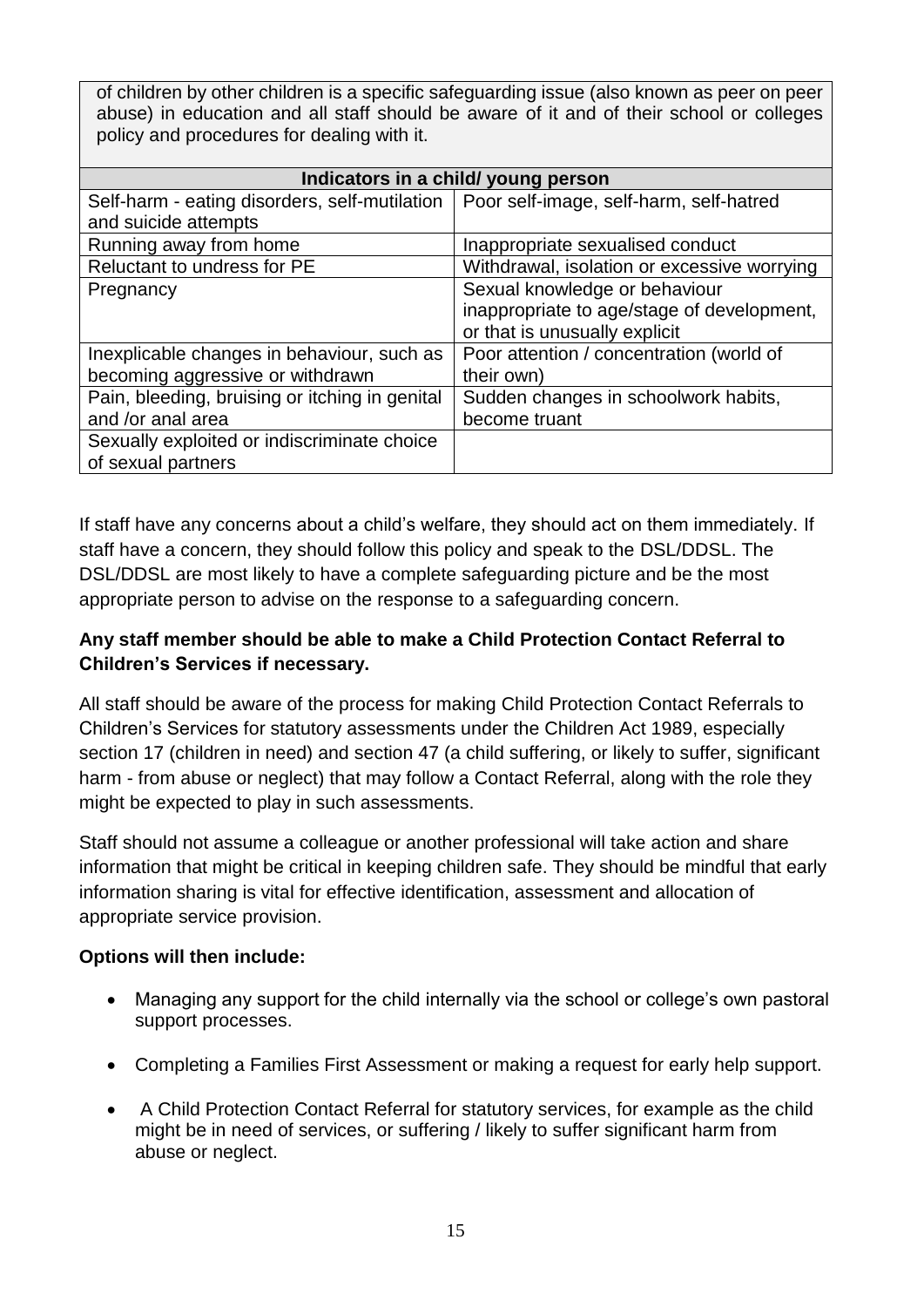#### **Extra Familial Harm (formerly contextual Safeguarding)**

Safeguarding incidents and/or behaviours can be associated with factors outside the school or college and/or can occur between children outside the school or college. All staff, but especially the DSLs and their Deputies should be considering the context within which such incidents and/or behaviours occur. This is known as contextual safeguarding, which simply means assessments of children should consider whether wider environmental factors are present in a child's life that are a threat to their safety and/or welfare.

#### **A child centred and coordinated approach to safeguarding**

Safeguarding and promoting the welfare of children is **everyone's responsibility.** In order to fulfil this responsibility effectively, each professional should make sure their approach is **child centred**. This means that they should consider, at all times, what is in the best interests of the child.

Schools and colleges and their staff form part of the wider safeguarding system for children. This system is based on the principle of providing help for families to stay together where it is safe for the children to do so, and looking at alternatives where it is not, whilst acting in the **best interests** of the child at all times.

#### **Children who may require early help (known as Families First in Hertfordshire)**

Families First is Hertfordshire's strategy for early help for families. A directory of early help services is available at [www.hertfordshire.gov.uk/familiesfirst](http://www.hertfordshire.gov.uk/familiesfirst) which will help practitioners and families find information and support to prevent escalation of needs and crisis.

All staff should be aware of the **early help process**, and understand their role in identifying emerging problems, sharing information with other professionals to support early identification and assessment of a child's needs. It is important for children to receive the right help at the right time to address risks and prevent issues escalating. This also includes staff monitoring the situation and feeding back to the DSL any ongoing/escalation of concerns so that consideration can be given to a Child Protection Contact Referral to Children's Services if the child's situation doesn't appear to be improving.

If early help is appropriate, the DSL or a Deputy will generally lead on liaising with other agencies and setting up a Families First Assessment as appropriate.

# **Any child may benefit from early help, but all school and college staff should be particularly alert to the potential need for early help for a child who:**

- has special educational needs (whether or not they have a statutory Education, Health and Care Plan);
- has a mental health need;
- is a young carer;
- is showing signs of being drawn in to anti-social or criminal behaviour, including gang involvement and association with organised crime groups or county lines;
- is frequently missing/goes missing from care or from home;
- is at risk of modern slavery, trafficking, sexual or criminal exploitation;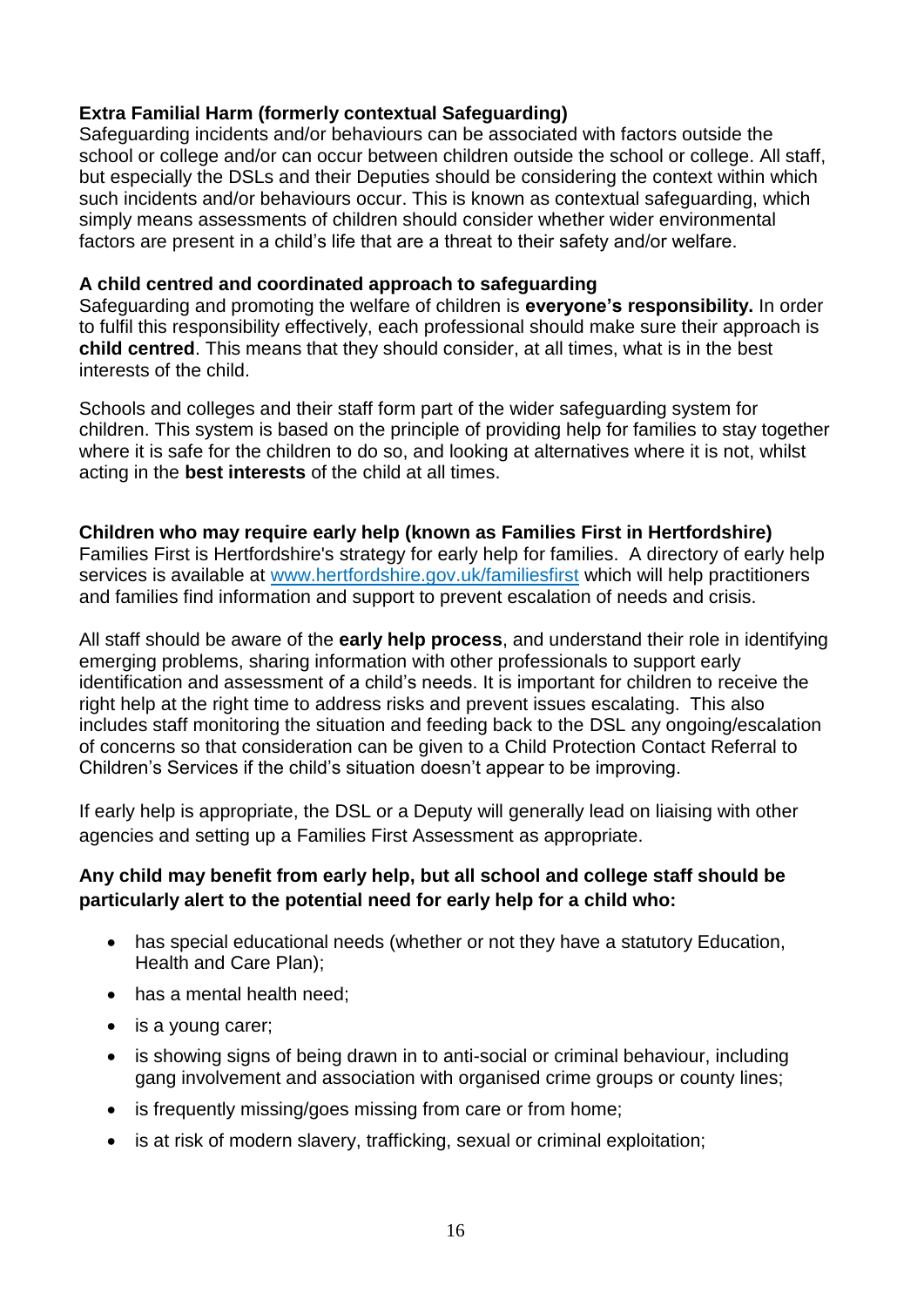- is at risk of being radicalised or exploited;
- has a family member in prison, or is affected by parental offending;
- is in a family circumstance presenting challenges for the child, such as drug and alcohol misuse, adult mental health issues and domestic abuse;
- is misusing drugs or alcohol themselves;
- has returned home to their family from care;
- is at risk of 'honour'-based abuse such as Female Genital Mutilation or Forced Marriage;
- is a privately fostered child; and
- is persistently absent from education, including persistent absences for part of the school day.

School and college staff members should be aware of the main categories of maltreatment: **physical abuse, emotional abuse, sexual abuse and neglect** as well as being aware of the indicators of maltreatment and **specific safeguarding issues** so that they are able to identify cases of children who may be in need of help or protection.

#### **Children with special educational needs and disabilities:**

Additional barriers can exist when recognising abuse and neglect in this group of children. This can include:

- \* Assumptions that indicators of possible abuse such as behaviour, mood and injury relate to the child's impairment without further exploration.
- Assumptions that children with SEN and disabilities can be disproportionally impacted by things like bullying- without outwardly showing any signs.
- ❖ Communication barriers and difficulties.
- \* Reluctance to challenge carers, (professionals may over empathise with carers because of the perceived stress of caring for a disabled child).
- Disabled children often rely on a wide network of carers to meet their basic needs and therefore the potential risk of exposure to abusive behaviour can be increased.
- A disabled child's understanding of abuse.
- Lack of choice/ participation.
- $\cdot$  Isolation.

#### **Peer on peer abuse (child on child)**

**All** staff should be aware that safeguarding issues can manifest themselves via peer on peer abuse. This is most likely to include, but may not be limited to:

• Bullying (including cyberbullying).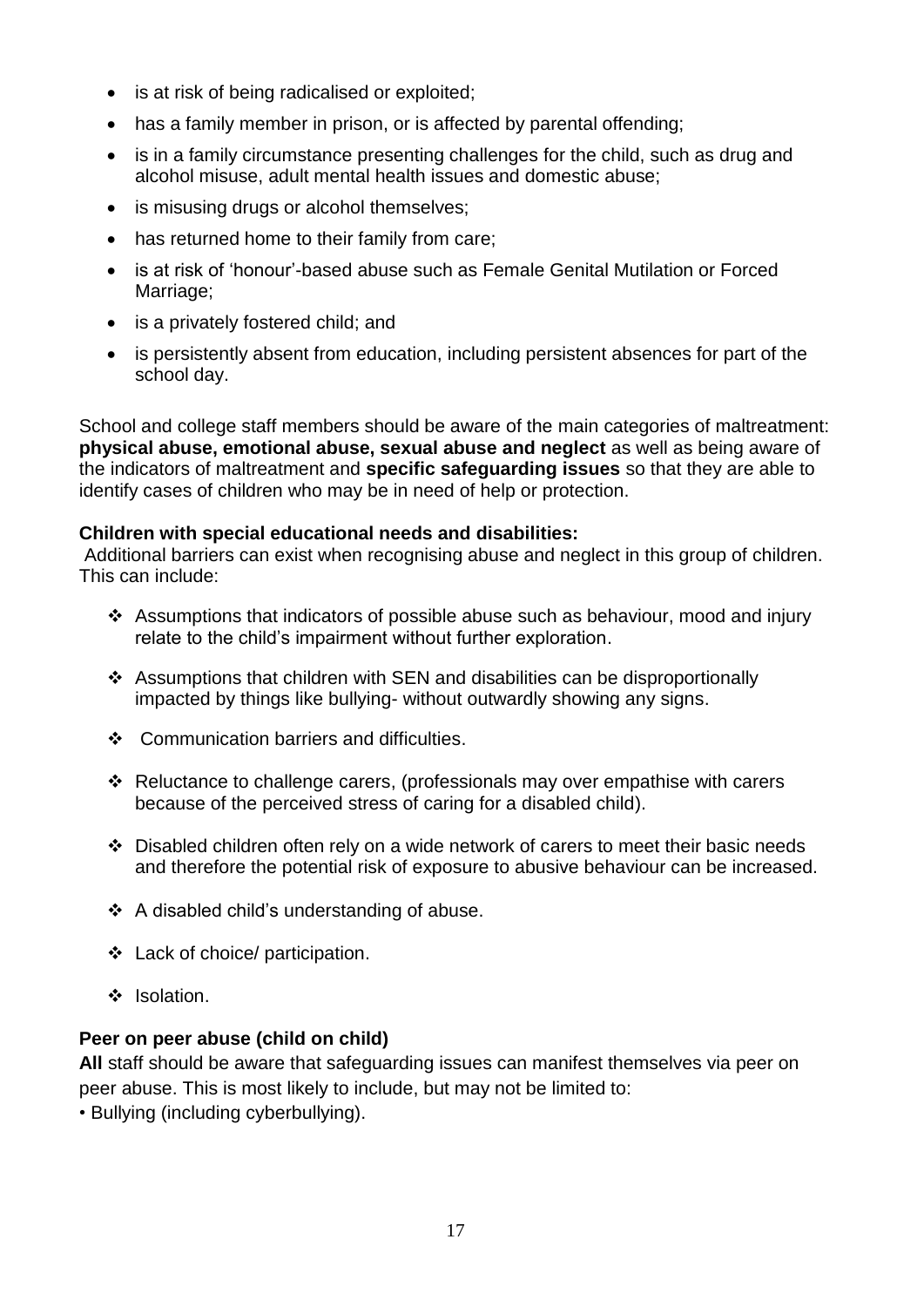• Physical abuse such as hitting, kicking, shaking, biting, hair pulling, or otherwise causing physical harm.

• Sexual violence, such as rape, assault by penetration and sexual assault.

• Sexual harassment, such as sexual comments, remarks, jokes and online sexual harassment, which may be stand-alone or part of a broader pattern of abuse.

• Up-skirting, which typically involves taking a picture under a person's clothing without them knowing, with the intention of viewing their genitals or buttocks to obtain sexual gratification, or cause the victim humiliation, distress or alarm.

• Sexting (also known as sharing nudes or semi-nudes).

• Initiation/hazing type violence and rituals.

All staff should be aware that abuse is abuse and peer on peer abuse will never be tolerated or passed off as "banter", "just having a laugh" or "part of growing up". Furthermore, they should *recognise the gendered nature of peer on peer abuse (i.e. that it is more likely that girls will be victims and boys' perpetrators), but that all peer on peer abuse is unacceptable and will be taken seriously.*

In order to minimise the risk of peer on peer abuse the school:

- Provides a developmentally appropriate PSHE and RSE curriculum which develops pupils' understanding of acceptable behaviour and keeping themselves safe. (Examples should be listed here)
- Have systems in place for any student to raise concerns with staff, knowing that they will be listened to, believed and valued. (Examples should be listed here)
- Ensure victims, perpetrators and any other child affected by peer on peer abuse will be supported (state process/examples))
- Develops robust risk assessments where appropriate (e.g. Using the Risk Assessment Management Plan and Safety and Support Plan tools).
- Have relevant policies in place (e.g. behaviour policy).

Where there is an allegation or concern that a child has abused others, Section 4.4 of the Hertfordshire Safeguarding Children Partnership Procedures Manual, 'Children Who Abuse Others':

**[http://hertsscb.proceduresonline.com/chapters/p\\_chil\\_abuse.html](http://hertsscb.proceduresonline.com/chapters/p_chil_abuse.html)**

Staff should also refer to Part five of KCSiE (DfE 2021) – '**Child on child sexual violence and sexual harassment':**

**<https://www.gov.uk/government/publications/keeping-children-safe-in-education--2>**

# **Serious violence**

All staff should be aware of indicators, which may signal that children are at risk from, or are involved with serious violent crime.

- Increased absence from school
- Change in friendships or relationships with older individuals or groups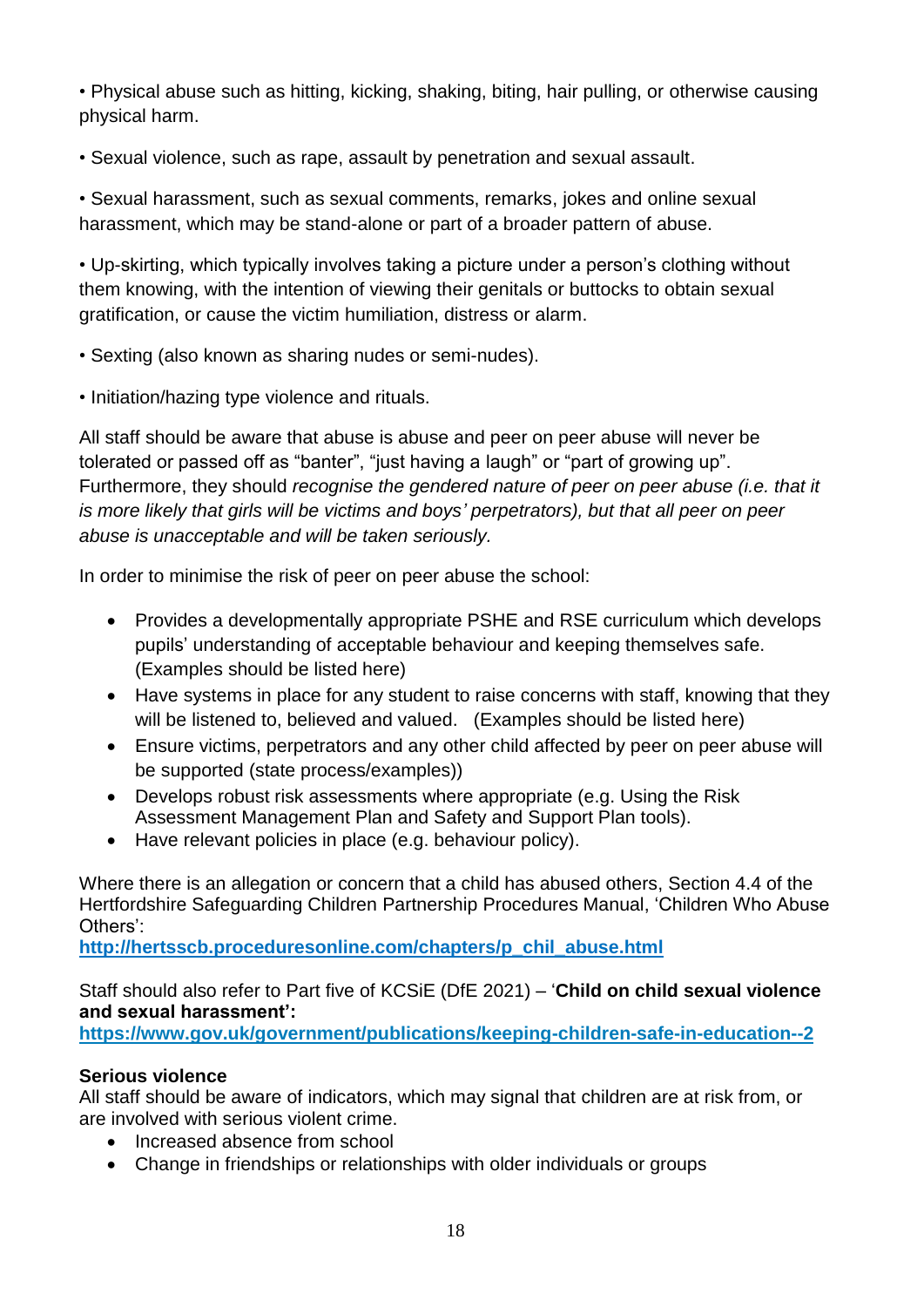- Significant decline in performance
- Signs of self-harm or significant change in wellbeing
- Signs of assault or unexplained injuries
- Unexplained gifts/new possessions

Also refer to **Schools Toolkit** the characteristics of young peoples' vulnerability to CSE and CCE on the HGFL;**[https://thegrid.org.uk/safeguarding-and-child-protection/child](https://thegrid.org.uk/safeguarding-and-child-protection/child-protection/specific-safeguarding-issues/child-sexual-and-criminal-exploitation)[protection/specific-safeguarding-issues/child-sexual-and-criminal-exploitation](https://thegrid.org.uk/safeguarding-and-child-protection/child-protection/specific-safeguarding-issues/child-sexual-and-criminal-exploitation)**

# **Child Sexual Exploitation (CSE) and Child Criminal Exploitation (CCE)**

Both CSE and CCE are forms of abuse and both occur where an individual or group takes advantage of an imbalance in power to coerce, manipulate or deceive a child into sexual or criminal activity. Whilst age may be the most obvious, this power imbalance can also be due to a range of other factors including gender, sexual identity, cognitive ability, physical strength, status, and access to economic or other resources. In some cases, the abuse will be in exchange for something the victim needs or wants and/or will be to the financial benefit or other advantage (such as increased status) of the perpetrator or facilitator. The abuse can be perpetrated by individuals or groups, males or females, and children or adults. The abuse can be a one-off occurrence or a series of incidents over time and range from opportunistic to complex organised abuse. It can involve force and/or enticementbased methods of compliance and may, or may not, be accompanied by violence or threats of violence. Victims can be exploited even when activity appears consensual and it should be noted exploitation as well as being physical can be facilitated and/or take place online. More information include definitions and indicators are included in Annex B KCSiE DfE 2021.

#### **Mental Health**

All staff should be aware that mental health problems can, in some cases, be an indicator that a child has suffered or is at risk of suffering abuse, neglect or exploitation. Only appropriate trained professionals should attempt to make a diagnosis of a mental health problem. Staff however, are well placed to observe children day-to-day and identify those whose behaviour suggests that they may be experiencing a mental health problem or be at risk of developing one.

If staff have a mental health concern about a child that is also a safeguarding concern, immediate action should be taken by following the procedures in this policy and speaking to the schools DSL.

#### **Prevent: Safeguarding Children and Young People from Radicalisation**

Children can be vulnerable to extreme ideologies and radicalisation. Similar to protecting children from other forms of harm and abuse, protecting children from radicalisation must be part of all school and college safeguarding approaches.

All schools and colleges are subject to the Prevent Duty under Section 26 of the Counter Terrorism and Security Act 2015 (the CTSA 2015), in the exercise of their functions to have "due regard to the need to prevent people from being drawn into terrorism." Pg 133 KCSiE (DfE 2021).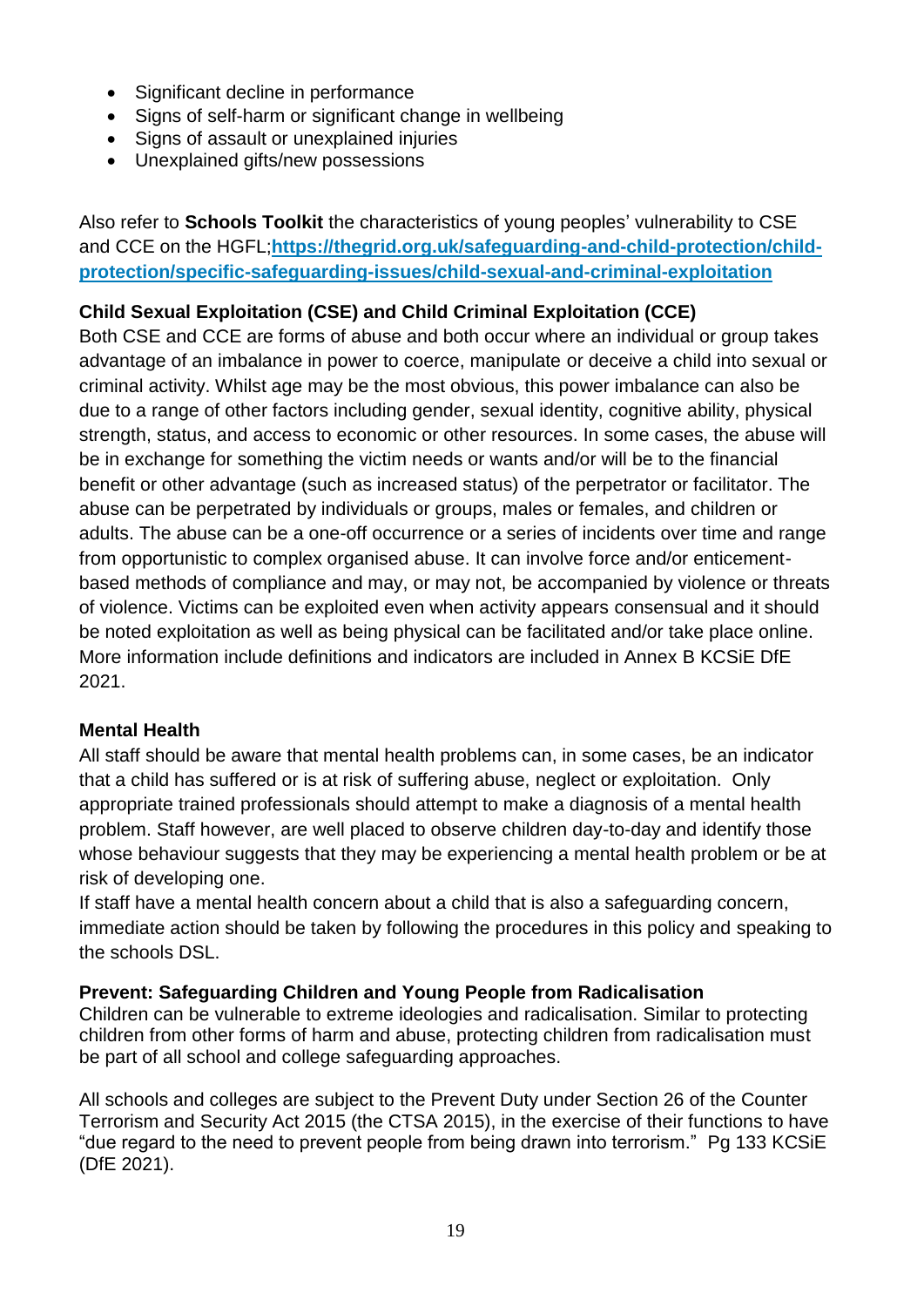There are signs and vulnerability factors that may indicate a child is susceptible to radicalisation or is in the process of being radicalised. It is possible to protect vulnerable people from extremist thinking and intervene to safeguard those at risk of radicalisation. Staff must be alert to changes in children's behaviour, which could indicate that they may be in need of Prevent support. They must act proportionately to the concern using the Prevent 'notice, check, share' approach, which may lead to the DSL making a Prevent referral.

Local Hertfordshire County Council guidance on Prevent is featured at 6.25 of the Hertfordshire Safeguarding Children's Partnership CP procedures **[https://hertsscb.proceduresonline.com/chapters/p\\_prevent\\_guide.html](https://hertsscb.proceduresonline.com/chapters/p_prevent_guide.html)**

Which outlines the specific duties in Hertfordshire. This guidance also features advice on making a Prevent referral. (please note at the time of writing this policy 6.25 of the HSCP CP procedures is under review)

#### **Domestic Abuse**

Domestic abuse is: any incident or pattern of incidents of controlling, coercive, threatening behaviour, violence or abuse between those aged 16 or over who are, or have been, intimate partners or family members regardless of gender or sexuality. The abuse can encompass but is not limited to psychological; physical; sexual; financial; and emotional.

All children can witness and be adversely affected by domestic abuse in the context of their home life where domestic abuse occurs between family members. See Appendix 4 for information regarding Operation Encompass.

# **6. DEALING WITH A DISCLOSURE**

If a child confides in a member of staff/volunteer and requests that the information is kept secret, it is important that the member of staff/volunteer tell the child in a manner appropriate to the child's age/stage of development that they cannot promise complete confidentiality – instead they must explain that they may need to pass information to other professionals to help keep the child or other children safe.

If a child discloses that he or she has been abused in some way, the member of staff/volunteer should:

- Listen to what is being said without displaying shock or disbelief
- Accept what is being said
- Allow the child to talk freely
- Reassure the child, but not make promises which might not be possible to keep
- Never promise a child that they will not tell anyone as this may ultimately not be in the best interests of the child.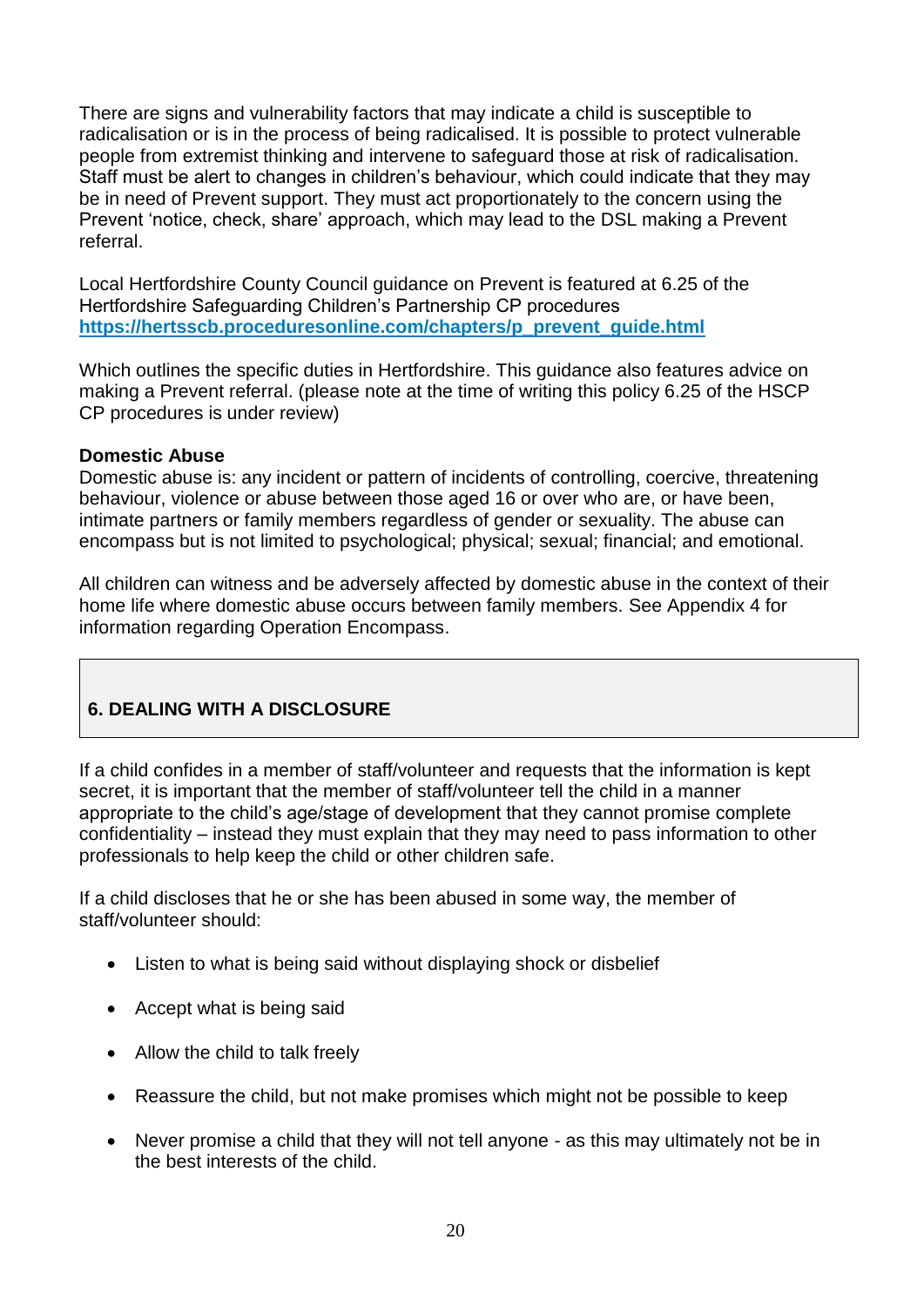- Reassure him or her that what has happened is not his or her fault
- Stress that it was the right thing to tell
- Listen, only asking questions when necessary to clarify what is being said.
- Not criticise the alleged perpetrator
- Explain what has to be done next and who has to be told
- Make a written record (see Record Keeping)
- Pass the information to the DSL without delay (if a DSL or Deputy is not available, staff must inform a senior member of staff or complete a child protection contact referral if this disclosure indicates that the child may be at risk of immediate harm and/or have been suffered significant harm to ensure reporting to Police and/or Children's Services where necessary is not delayed)

# **Third Party Disclosures**

Its everyone's responsibility to report concerns related to children and make referrals to Children Services and the Police if suspected that a child has been abused or is at risk of abuse.

Therefore, when safeguarding concerns are shared to the DSL in a school by a parent or member of the public, it is important to note that there is equal responsibility by the complainant to report the matter also directly rather than assume the responsibility is that of the school. If unsure of how to do this speak to the DSL / head teacher and they will advise accordingly.

#### **Support**

Dealing with a disclosure from a child, and safeguarding issues can be stressful. The member of staff/volunteer should, therefore, consider seeking support for him/herself and discuss this with the DSL.

**If a school /college staff member receives a disclosure about potential harm caused by another staff member, they should see section 11 of this policy–** *Allegations involving school staff/volunteers.* 

# **7. RECORD KEEPING**

All practitioners should be confident of the processing conditions under the Data Protection Act 2018 and the GDPR which allow them to store and share information for safeguarding purposes, including information, which is sensitive and personal, and should be treated as 'special category personal data'.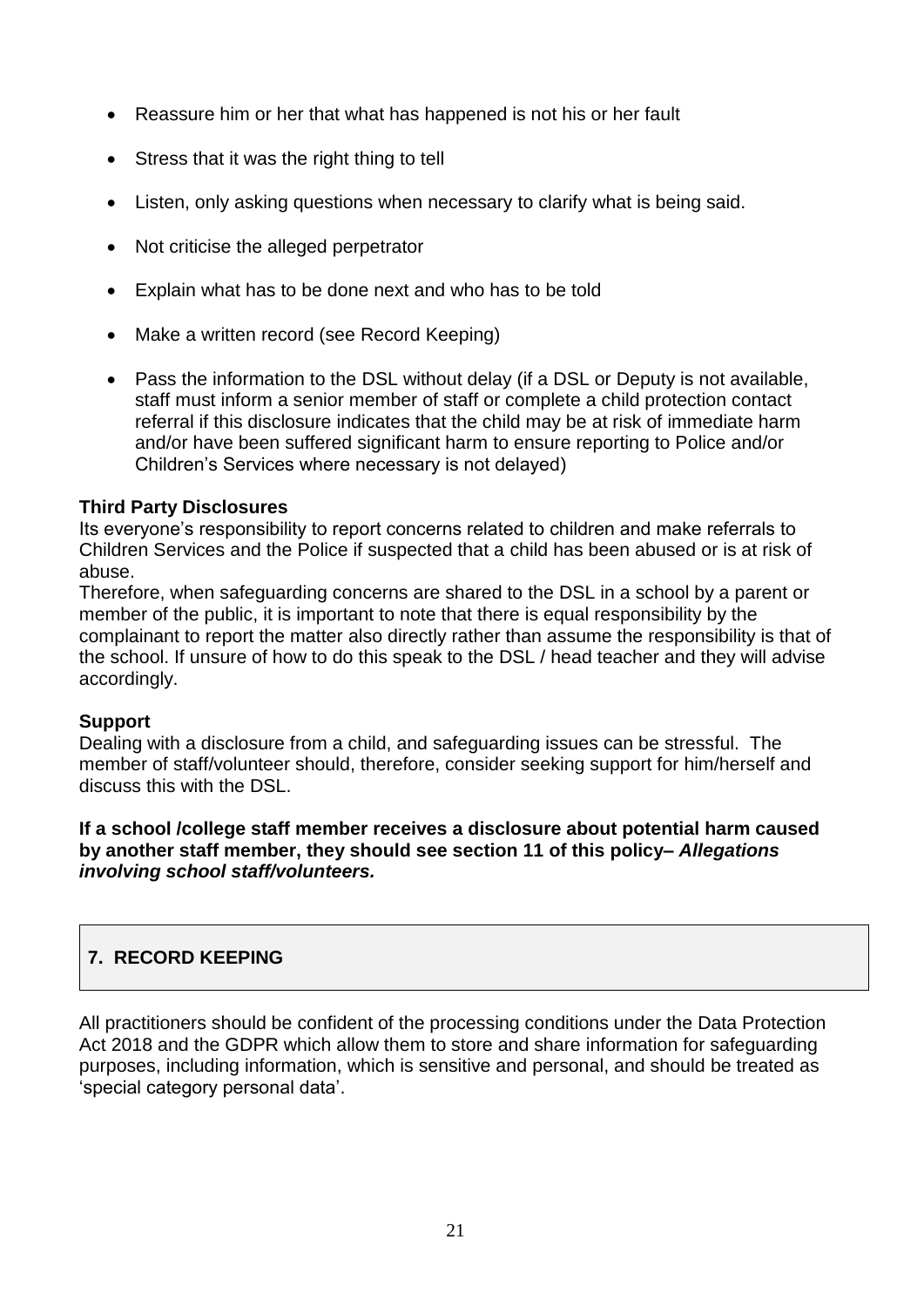All concerns, discussions and decisions made and the reasons for those decisions should be recorded in writing on CPOMS. If in doubt about recording requirements staff should discuss with the DSL.

- Record as soon as possible after the conversation. Use the schools Child Protection Recording system which may be electronic or using a record of concern sheet. (proforma available on the Hertfordshire Grid for Learning (HGFL).
- Ensure the date, time, place is recorded, and any noticeable non-verbal behaviour and the words used by the child.
- Use the body map on CPOMS, to indicate the position of any injuries and a clear description of the injury.
- Record statements and observations rather than interpretations or assumptions.
- Do not destroy the original records in case they are needed by a court.
- All records need to be given to the DSL promptly. No copies should be retained by the member of staff or volunteer.

The DSL will ensure that all safeguarding records are managed in accordance with the Education (Pupil Information) (England) Regulations 2005.

Safeguarding records, The Herts Grid **[https://thegrid.org.uk/safeguarding-and-child-protection/child](https://thegrid.org.uk/safeguarding-and-child-protection/child-protection/safeguarding-records)[protection/safeguarding-records](https://thegrid.org.uk/safeguarding-and-child-protection/child-protection/safeguarding-records)**

# **8. CONFIDENTIALITY**

Safeguarding children raises issues of confidentiality that must be clearly understood by all staff/volunteers in schools.

- All staff in schools, both teaching and non-teaching staff, have a responsibility to share relevant information about the protection of children with other professionals, particularly the investigative agencies.
- Staff/volunteers who receive information about children and their families in the course of their work should share that information only within appropriate professional contexts.

#### **9. SCHOOL PROCEDURES**

#### **Please see Appendix 3: KCSiE (DfE 2021) pg.23**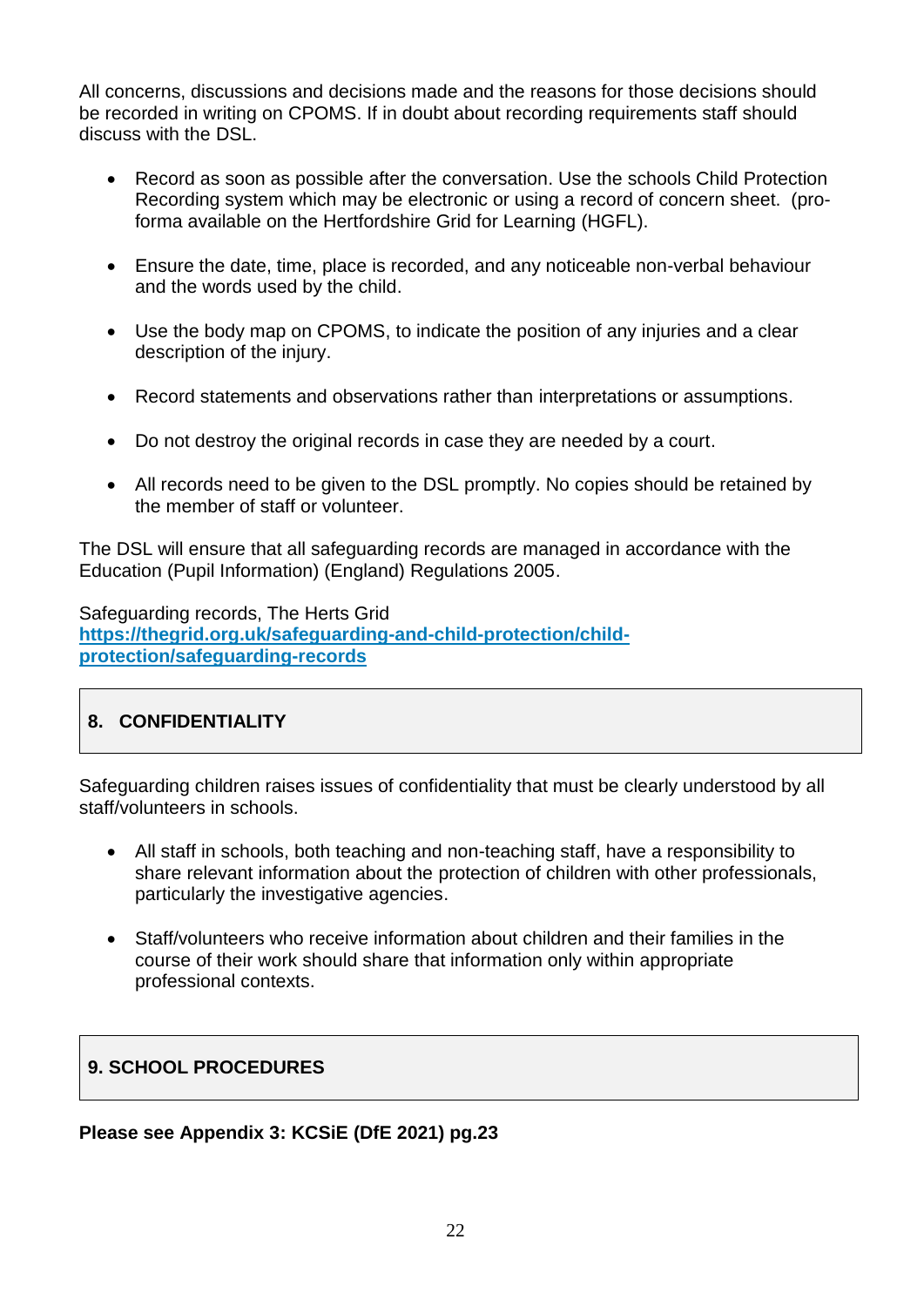If any member of staff is concerned about a child, he or she must inform the DSL. The DSL will decide whether the concerns should be raised to Children's Services and if deemed to have met the threshold a Child Protection Contact Referral will be completed. If a Child Protection Contact Referral to Children's Services is made the DSL will discuss the referral with the parents, unless to do so would place the child at further risk of harm.

While it is the DSL's role to make Child Protection Contact Referrals, any staff member can make a Child Protection Contact Referral to Children's Services if a child is in immediate danger or is at risk of harm (e.g. concern that a family might have plans to carry out FGM, Forced Marriage etc). In these circumstances a Child Protection Contact Referral should be made to Children's Services and/or the Police immediately. Where Child Protection Contact Referrals are made by another member of staff, the DSL should be informed as soon as possible.

If a **teacher** (persons employed or engaged to carry out teaching work at schools and other institutions in England), in the course of their work in the profession, discovers that an act of Female Genital Mutilation (FGM) appears to have been carried out on a girl under the age of 18 the **teacher** must report this to the police via 101. **This is a mandatory reporting duty.** KCSiE (DfE 2021) pg. 131-132:

If the allegations raised are against other children, the school should follow section 4.4 of the Hertfordshire Safeguarding Children Partnership Procedures Manual – Children Who Abuse Others. Please see the school's anti-bullying policy for more details on procedures to minimise the risk of peer on peer abuse.

The member of staff must record information regarding the concerns on the same day. The recording must be a clear, precise and a factual account of any verbal disclosures and observations (record of concern pro-forma is available on the Hertfordshire Grid for Learning).

Particular attention should be paid to the attendance and development of any child about whom the school has concerns, or who has been identified as being the subject of a Child Protection Plan and a written record will be kept.

If a pupil who is/or has been the subject of a child protection plan changes school, the DSL will inform the social worker responsible for the case and transfer the appropriate records to the DSL at the receiving school, in a secure manner, and separate from the child's academic file.

The DSL is responsible for making the senior leadership team aware of trends in behaviour that may affect pupil welfare. If necessary, training will be arranged.

#### **10. COMMUNICATION WITH PARENTS**

Longlands Primary School will ensure the Child Protection Policy is available publicly either via the school or college website or by other means.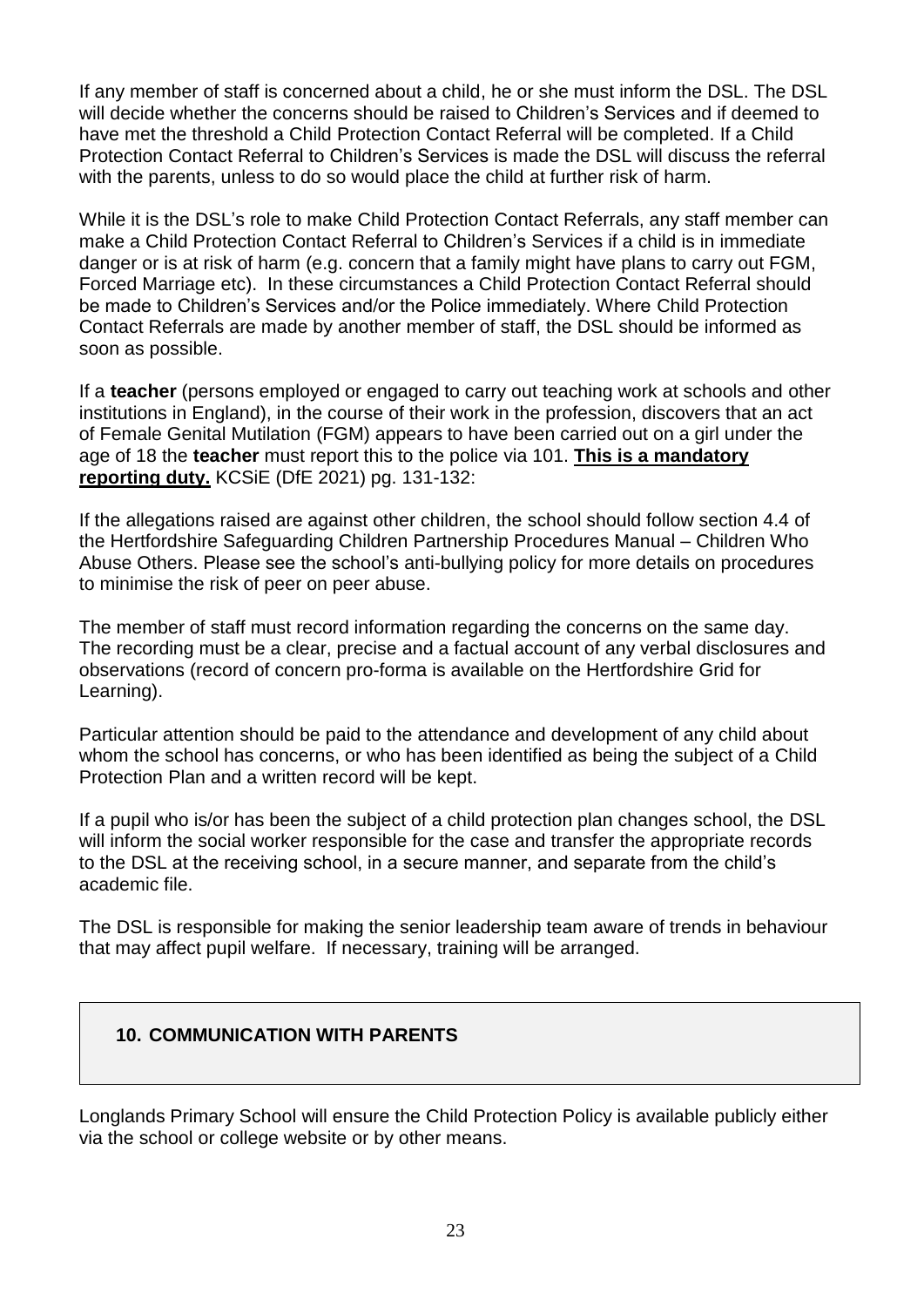Parents should be informed prior to a Child Protection Contact Referral, unless it is considered to do so might place the child at increased risk of significant harm by:

- The behavioural response it prompts e.g. a child being subjected to abuse, maltreatment or threats / forced to remain silent if alleged abuser informed.
- Leading to an unreasonable delay.
- Leading to the risk of loss of evidential material.

(The school may also consider not informing parent(s) where this would place a member of staff at risk).

The school will endeavour to ensure that parents understand the responsibilities placed on the school staff for safeguarding children.

Where reasonably possible schools and colleges should hold more than one emergency contact number for each pupil and student. KCSiE (DfE 2021) pg. 26.

Further guidance around information sharing can be located within; **Information sharing Advice for practitioners providing safeguarding services to children, young people, parents and carers** *(*DfE, 2018);

**[https://www.gov.uk/government/publications/safeguarding-practitioners](https://www.gov.uk/government/publications/safeguarding-practitioners-information-sharing-advice)[information-sharing-advice](https://www.gov.uk/government/publications/safeguarding-practitioners-information-sharing-advice)**

# **11. ALLEGATIONS OF ABUSE MADE AGAINST ADULTS WHO WORK WITH CHILDREN AND YOUNG PEOPLE**

#### **An allegation is any information which indicates that a member of staff/volunteer may have:**

- Behaved in a way that has harmed a child or may have harmed a child.
- Possibly committed a criminal offence against or related to a child.
- Behaved towards a child or children in a way which indicates he or she would pose a risk of harm to children or
- Behaved or may have behaved in a way that indicated they may not be suitable to work with children.

This relates to members of staff, supply staff and volunteers who are currently working in any school or college regardless of whether the school or college is where the alleged abuse took place. Allegations against a teacher who is no longer teaching should be referred to the police. Historical allegations of abuse should also be referred to the police.

#### **What staff should do if they have concerns about another member of staff who may pose a risk of harm to children allegations against a professional:**

 If staff have safeguarding concerns, or an allegation is made about another member of staff (including supply staff and volunteers) posing a risk of harm to children, this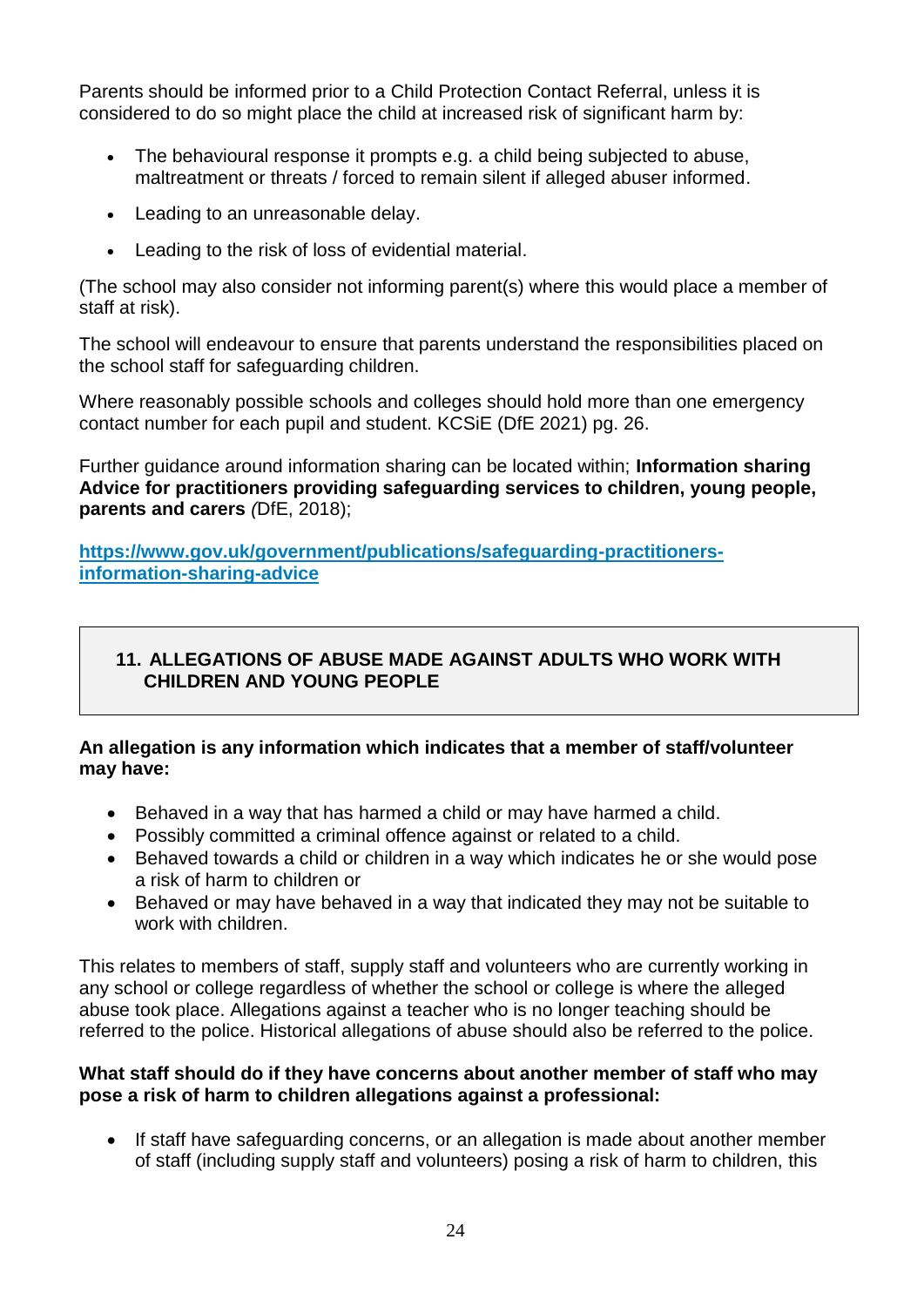is to be referred to the headteacher, principal, proprietor of an independent school.

 Where the headteacher or principal is the subject of an allegation, the chair of governors, or the chair of the management committee or proprietor of an independent school (the case manager), should discuss the allegation immediately with the Local Authority Designated Officer(s) LADO.

Staff may consider discussing any concerns with the designated senior lead (DSL) for safeguarding and if appropriate make any referral via them.

The Chair of Governors in this school is:

NAME: Ian Kenealy

In the absence of the Chair of Governors, the Vice Chair should be contacted. The Vice Chair in this school is:

#### NAME: Nicola Adams

Governor's contact details can be obtained from the school office by calling 01992 462090.

The person to whom an allegation is first reported should take the matter seriously and keep an open mind. S/he should not investigate or ask leading questions if seeking clarification; it is important not to make assumptions. Confidentiality should not be promised and the person should be advised that the concern will be shared on a 'need to know' basis only.

Actions to be taken include making an immediate written record of the allegation using the informant's words – including time, date and place where the alleged incident took place, brief details of what happened, what was said and who was present. This record should be signed, dated and immediately passed on to the Head Teacher.

The recipient of an allegation must **not** unilaterally determine its validity, and failure to report it in accordance with procedures is a potential disciplinary matter.

The Head Teacher/Chair of Governors will not investigate the allegation itself, or take written or detailed statements, but will assess whether it is necessary to refer the concern to the Local Authority Designated Officer (LADO Threshold Guidance may be used to inform this decision – found at

**[https://hertsscb.proceduresonline.com/chapters/p\\_manage\\_alleg.html](https://hertsscb.proceduresonline.com/chapters/p_manage_alleg.html)**

#### **Children's Services – 0300 123 4043 SOOHS (Out of Hours Service-Children's Services) – 0300 123 4043**

If the allegation meets any of the four criteria set out at the start of this section, contact should always be made with the Local Authority Designated Officer without delay.

If it is decided that the allegation requires a child protection strategy meeting or joint evaluation meeting, this will take place in accordance with section 4.1 of the Hertfordshire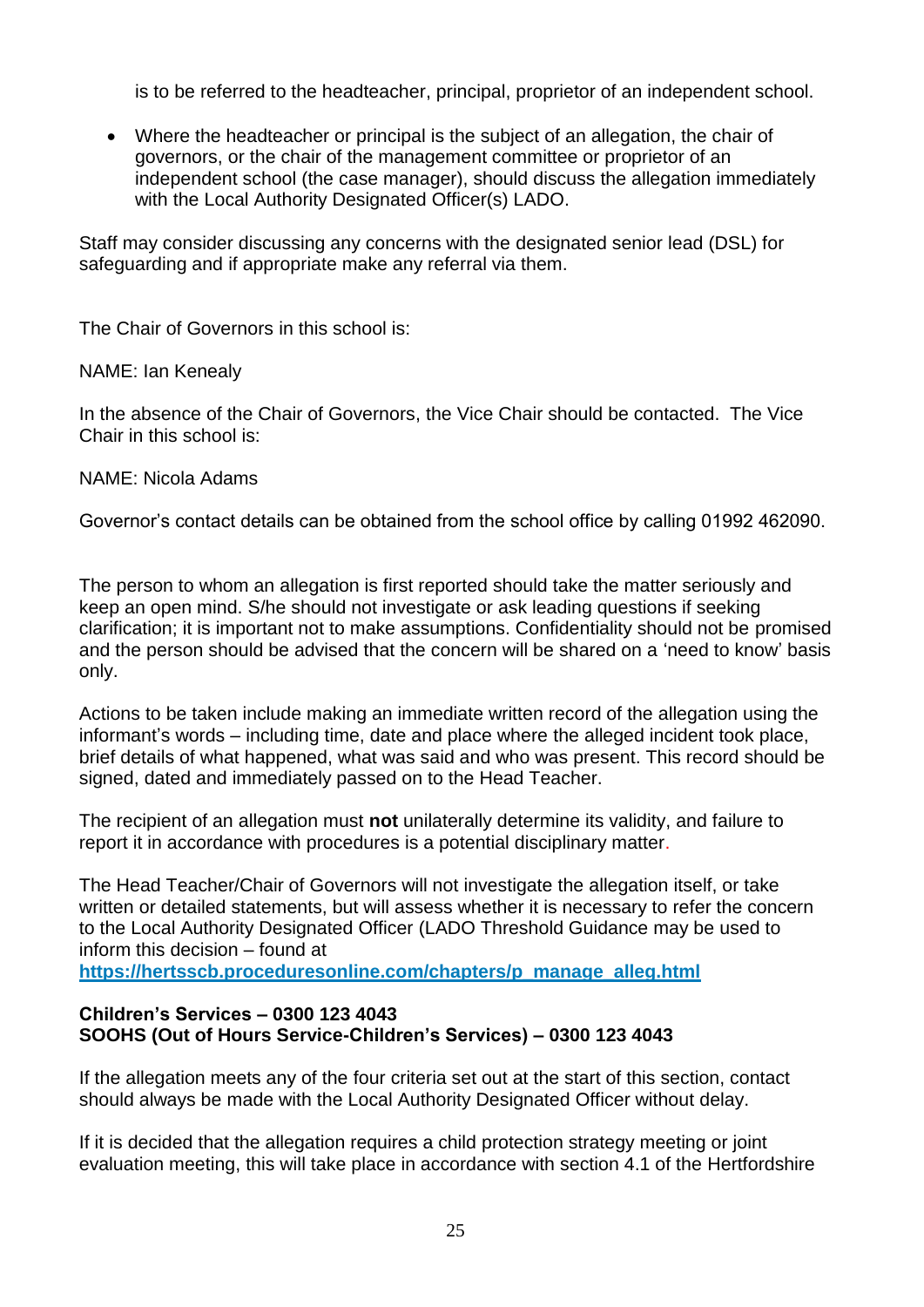Safeguarding Children Partnership Procedures Manual. If it is decided it does not require a child protection strategy meeting or joint evaluation meeting, the LADO will provide the employer with advice and support on how the allegations should be managed.

The Head Teacher should, as soon as possible, **following briefing** from the Local Authority Designated Officer inform the subject of the allegation.

#### **For further information see**

Hertfordshire Safeguarding Children Partnership Procedures Manual Section 5.1.5 [Managing Allegations Against Adults who work with Children and Young People](http://www.proceduresonline.com/herts_scb/chapters/p_manage_alleg.html) 

Where a staff member feels unable to raise an issue with their employer/through the whistleblowing procedure or feels that their genuine concerns are not being addressed, other whistleblowing channels may be open to them:

- Children's Services 0300 123 4043
- NSPCC whistleblowing helpline is available for staff who do not feel able to raise concerns regarding child protection failures internally. Staff can call: 0800 028 0285 – line is available from 8:00 AM to 8:00 PM, Monday to Friday and Email: **[help@nspcc.org.uk](mailto:help@nspcc.org.uk)**

#### **What school or college staff should do if they have concerns about safeguarding practices within the school or college?**

- All staff and volunteers should feel able to raise concerns about poor or unsafe practice and potential failures in the school or education setting's safeguarding arrangements.
- Appropriate whistleblowing procedures, which are suitably reflected in staff training and staff behaviour policies, should be in place for such concerns to be raised with the school or college's senior leadership team.

#### **Safer working practice**

To reduce the risk of allegations, all staff should be aware of safer working practice and should be familiar with the guidance contained in the staff handbook/school code of conduct/staff behaviour policy and Safer Recruitment Consortium document *Guidance for safer working practice for those working with children and young people in education settings (May 2019) and also Addendum April 2020* available at **<https://www.saferrecruitmentconsortium.org/>**

The document seeks to ensure that the responsibilities of school leaders towards children and staff are discharged by raising awareness of illegal, unsafe, unprofessional and unwise behaviour. This includes guidelines for staff on positive behaviour management in line with the ban on corporal punishment **(**School Standards and Framework Act 1998**).** Please see the school/college's behaviour management policy for more information.

#### **HSCP escalation and complaints procedure link**

**[https://hertsscb.proceduresonline.com/chapters/p\\_resolution\\_disagree.html](https://hertsscb.proceduresonline.com/chapters/p_resolution_disagree.html)**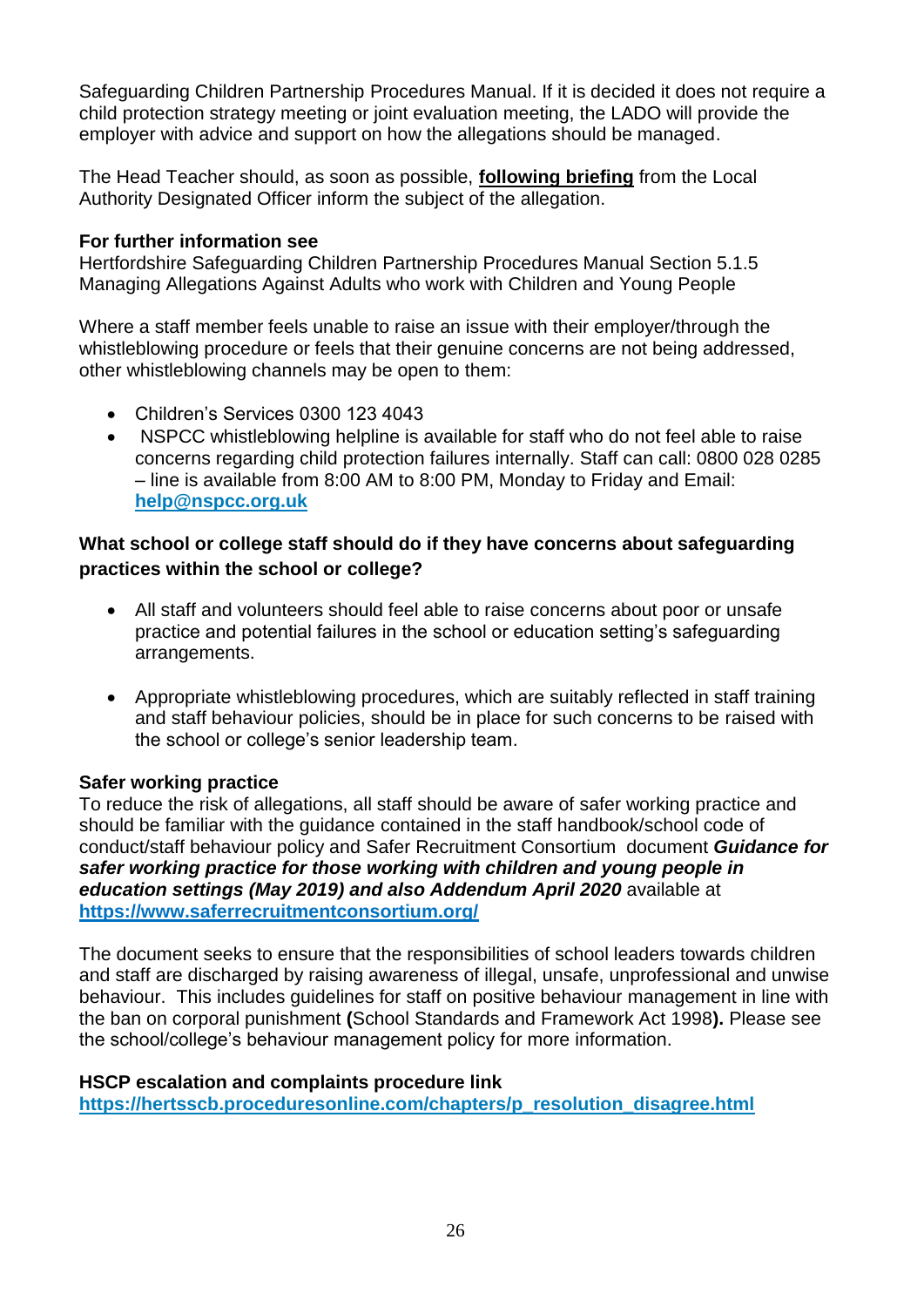# **APPENDIX 1: KCSiE (DfE 2021) Part One OR Annex A: Information for all school and college staff Annex B: Further information**

On publication of this Child Protection Policy, September 2021, the CPSLO Service has decided to provide the hyperlink only to KCSiE rather than the document in its entirety, due to the potential for updates to the content.

**All** staff that have direct working with children should have access and have read Part one OR Annex A and Annex B (which provides further information specific forms of abuse and safeguarding issues) of this statutory guidance. Those staff who do not work directly with children should read **either Part one or Annex A** (a condensed version of Part one) of this guidance. This is entirely a matter for the school or college and will be based on their assessment of which guidance will be most effective for their staff to safeguard and promote the welfare of children**.** All Staff should also have the opportunity to seek clarity from designated staff for any content.

This is to assist staff to understand their role and discharge their responsibilities as set out in this guidance.

We highly recommend that staff are asked to sign to say they have read these sections (please see Appendix 2 below) and should subsequently be re-directed to these documents again should any changes occur.

#### **Link to KCSiE (DfE, 2021):**

**[https://assets.publishing.service.gov.uk/government/uploads/system/uploads/attach](https://assets.publishing.service.gov.uk/government/uploads/system/uploads/attachment_data/file/999348/Keeping_children_safe_in_education_2021.pdf)** ment data/file/999348/Keeping children safe in education 2021.pdf

**Annex G** KCSiE (DfE 2021): Substantive changes from September 2021: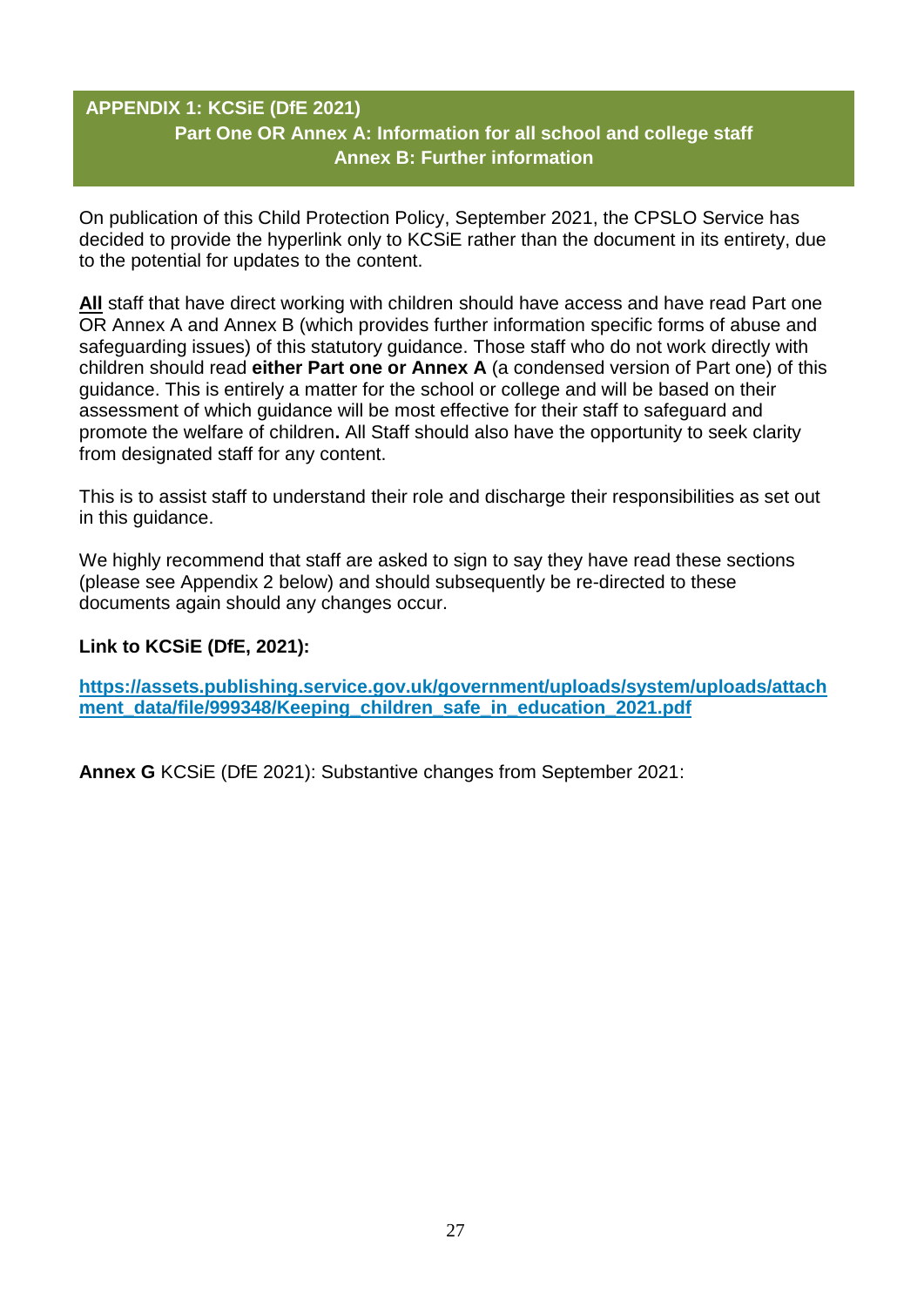# **APPENDIX 2:**

# **DECLARATION FOR STAFF Child Protection Policy and KCSiE DfE 2021**

Longlands Primary School and Nursery **Academic Year 2021/22** 

Please sign and return to Dawn Matthews by 31.10.21

I, **Lee-Ann Britten** have read and am familiar with the contents of the following documents and understand my role and responsibilities as set out in these document(s).:

- Child Protection Policy
- Annex A and Annex B of 'Keeping Children Safe in Education' DfE Guidance, 2021
- Code of Conduct
- Peer on Peer Abuse Policy
- Whistleblowing Policy

I am aware that the DSLs/DDSLs are:

- Lee-Ann Britten
- Donna Brown
- Ashleigh Calver

and I am able to discuss any concerns that I may have with them.

I know that further guidance, together with copies of the policies mentioned above, are available on the staff shared area.

| Signed |  |  |  |
|--------|--|--|--|
|        |  |  |  |

Date\_\_\_\_\_\_\_\_\_\_\_\_\_\_\_\_\_\_\_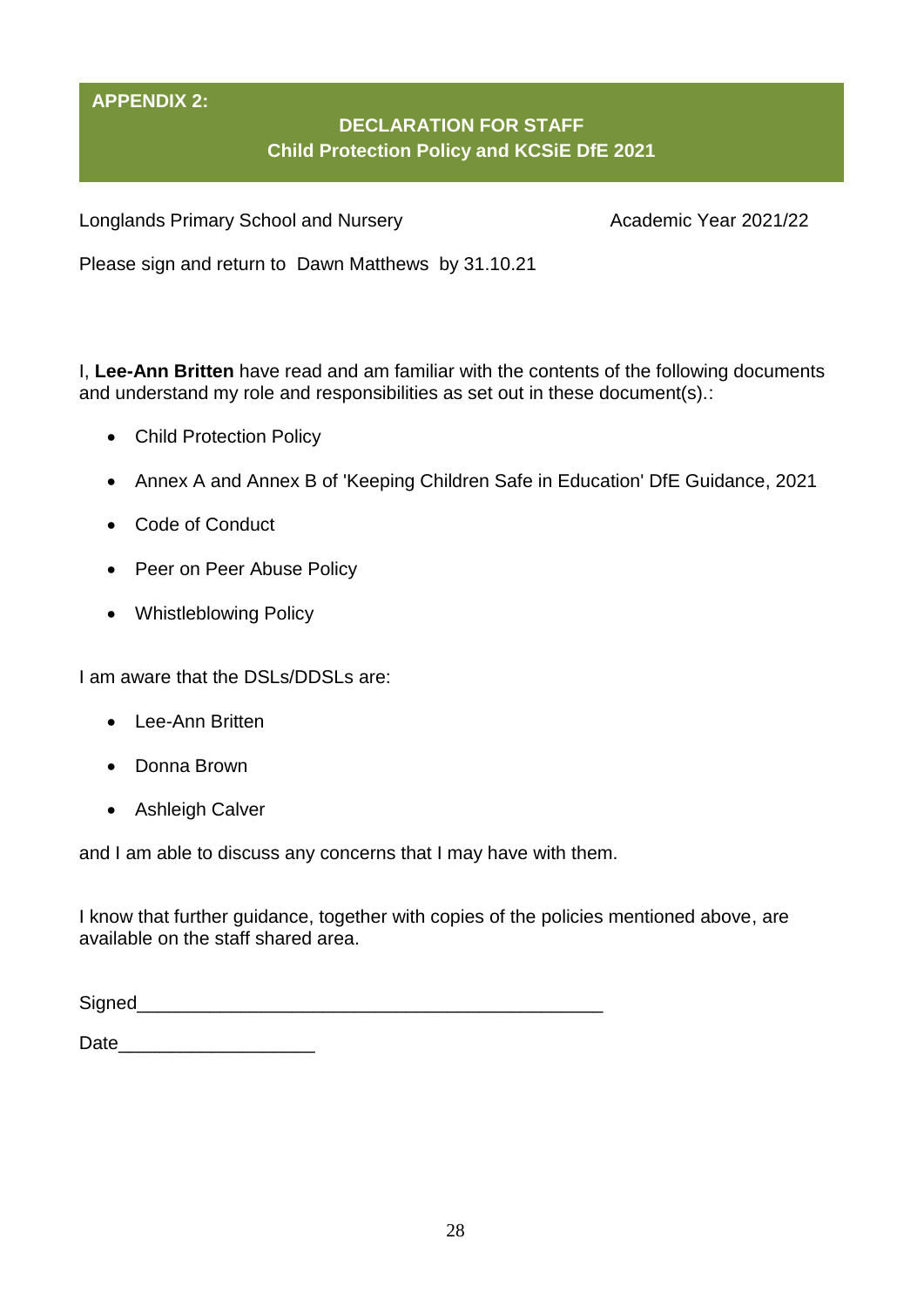

# Page 23 of KCSIE 2021

#### **The National Police Chiefs' Council-** *When to call the police* **guidance**

This advice covers incidents on school and college premises where students have potentially committed a crime. It provides guidance on what schools and colleges should bear in mind when considering contacting the police. This advice covers the following situations:

• Assault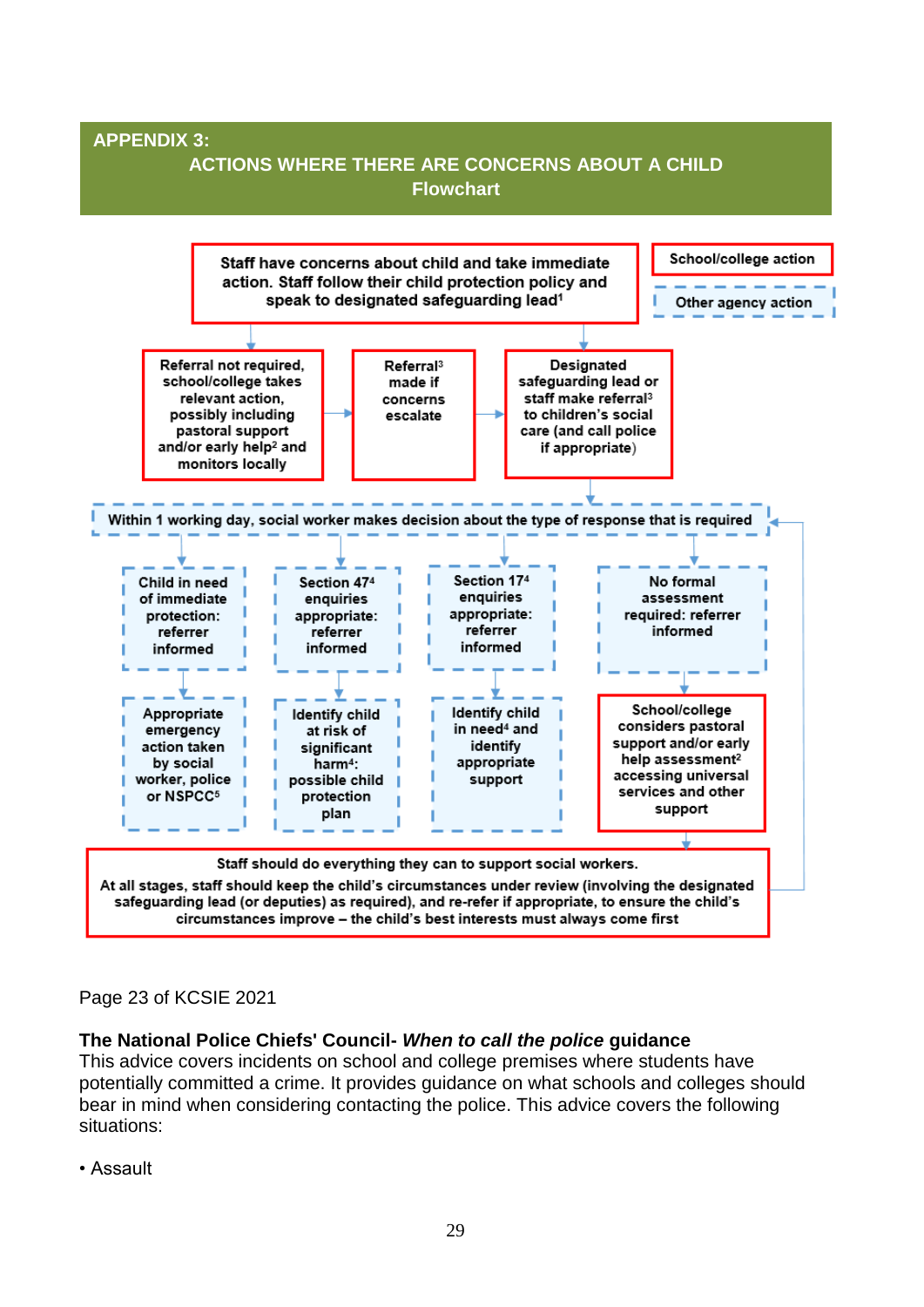- Criminal damage
- Cyber crime
- Drugs
- Harassment
- Sexual offences
- Theft
- Weapons

This advice aims to support schools and college to make defensible decisions when considering whether to involve the police. Further guidance can be found at;

**[https://www.npcc.police.uk/documents/Children%20and%20Young%20people/When](https://www.npcc.police.uk/documents/Children%20and%20Young%20people/When%20to%20call%20the%20police%20guidance%20for%20schools%20and%20colleges.pdf) [%20to%20call%20the%20police%20guidance%20for%20schools%20and%20colleges](https://www.npcc.police.uk/documents/Children%20and%20Young%20people/When%20to%20call%20the%20police%20guidance%20for%20schools%20and%20colleges.pdf) [.pdf](https://www.npcc.police.uk/documents/Children%20and%20Young%20people/When%20to%20call%20the%20police%20guidance%20for%20schools%20and%20colleges.pdf)**

# **APPENDIX 4: OPERATION ENCOMPASS – Information sharing from Police regarding Domestic Abuse notifications (2nd December 2019)**

# **Operation Encompass Safeguarding Statement:**

- Our school is part of Operation Encompass. This is a police and education early intervention safeguarding partnership which supports children and young people who experience Domestic Abuse.
- Operation Encompass means that the police will share information about Domestic Abuse incidents with our school PRIOR to the start of the next school day when they have been called to a domestic incident.
- Our parents are fully aware that we are an Operation Encompass school.
- The Operation Encompass information is stored in line with all other confidential safeguarding and child protection information.
- The Key Adult has also led training for all school staff and Governors about Operation Encompass, the prevalence of Domestic Abuse and the impact of this abuse on children. We have also discussed how we can support our children following the Operation Encompass notification.
- We are aware that we must do nothing that puts the child/ren or the non-abusing adult at risk.
- The Safeguarding Governor will report on Operation Encompass in the termly report to Governors. All information is anonymised for these reports.
- The Key Adult has used the Operation Encompass Toolkit to ensure that all appropriate actions have been taken by the school

# **Children missing from education in accordance with setting attendance policy**

All children, regardless of their circumstances, are entitled to an efficient, full time education which is suitable to their age, ability, aptitude and any special educational needs they may have. Children missing education are children of compulsory school age who are not registered pupils at a school and are not receiving suitable education otherwise than at a school. Children missing education are at significant risk of underachieving, being victims of harm, child sexual exploitation or radicalisation, and becoming NEET (not in education, employment or training) later in life.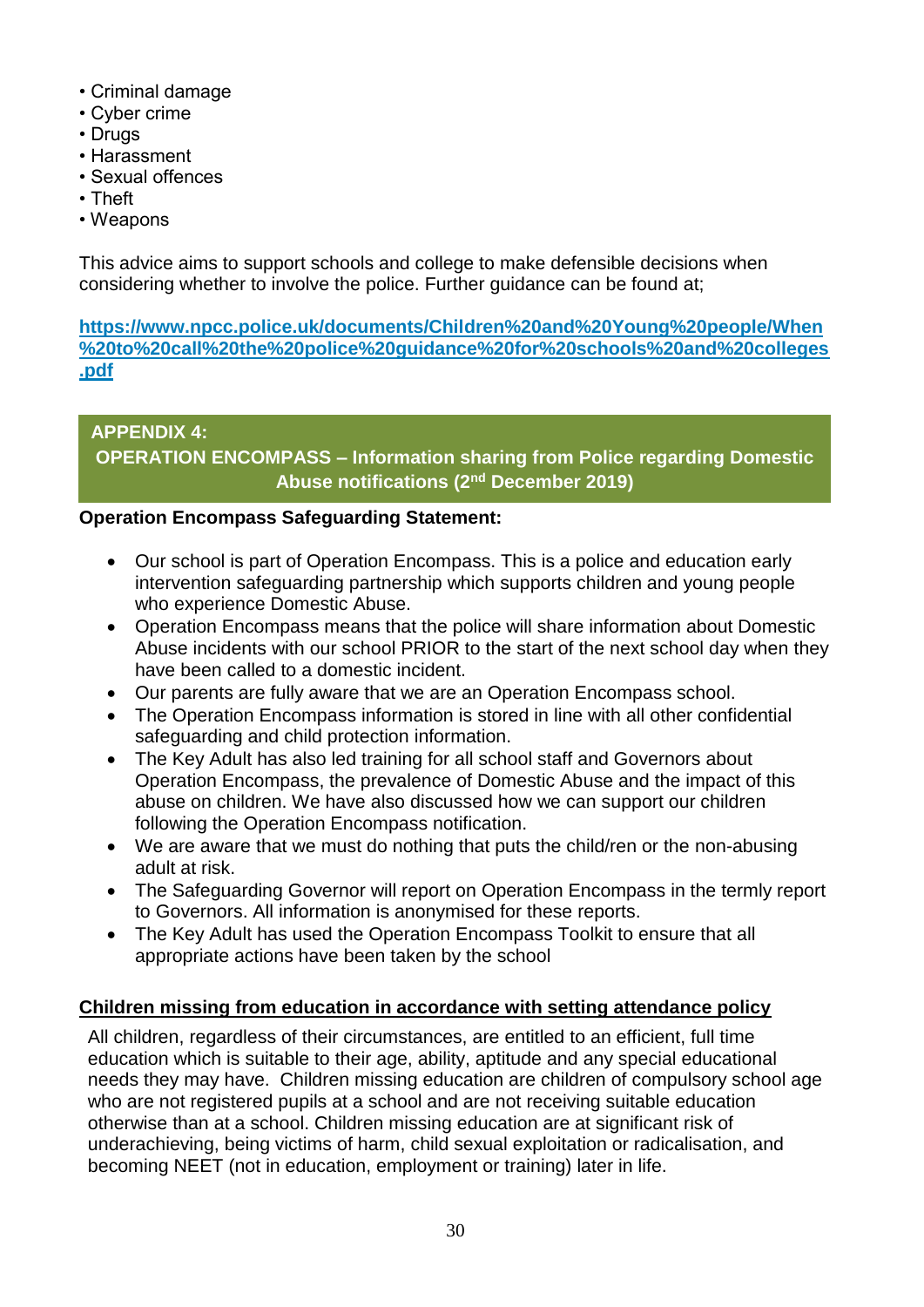Department for Education guidance makes it clear that in carrying out this duty, local authorities must have in place arrangements for joint working and information sharing with other local authorities and partner agencies. It also states that all agencies which come into contact with children must cooperate with the local authority's arrangements for identifying children thought to be missing from education.

Separate guidance is available for schools on Herts Grid for Learning; about the legitimate removal of pupils from a school roll. A child legitimately removed from roll is not in most cases missing from education and all schools, including academies and independent schools are legally required to notify the local authority when they remove/plan to remove a child from their roll.

#### **APPENDIX 5:**

**Ofsted school Inspection Handbook September 2021**

This handbook is primarily a guide for inspectors on how to carry out school inspections. However, it is made available to schools and other organisations to ensure that they are informed about the processes and procedures of inspection. It seeks to balance the need for consistency in inspections with the flexibility required to respond to the individual circumstances of each school.

On publication of this Child Protection Policy, September 2021, the CPSLO Service has decided to provide the hyperlink only to the Ofsted School Inspection Handbook rather than the document in its entirety, due to the potential for updates to the content. **[https://www.gov.uk/government/publications/school-inspection-handbook](https://www.gov.uk/government/publications/school-inspection-handbook-eif/schools-inspection-handbook-for-september-2021)[eif/schools-inspection-handbook-for-september-2021](https://www.gov.uk/government/publications/school-inspection-handbook-eif/schools-inspection-handbook-for-september-2021)**

#### **APPENDIX 6:**

**Sexual violence and sexual harassment between children in schools and colleges guidance (2021)**

This is advice provided by the Department for Education (the department). Its focus is child on child sexual violence and sexual harassment at schools and colleges. The advice covers children of all ages, from primary through to secondary stage and into colleges and online. For the purposes of this advice, a child is anyone under the age of 18. Whilst the focus of the advice is on protecting and supporting children, schools and colleges should of course protect any adult students and engage with adult social care, support services and the police as required.

The advice sets out what sexual violence and sexual harassment is, how to minimise the risk of it occurring and what to do when it does occur or is alleged to have occurred. The advice highlights best practice and cross-references other advice, statutory guidance and the legal framework.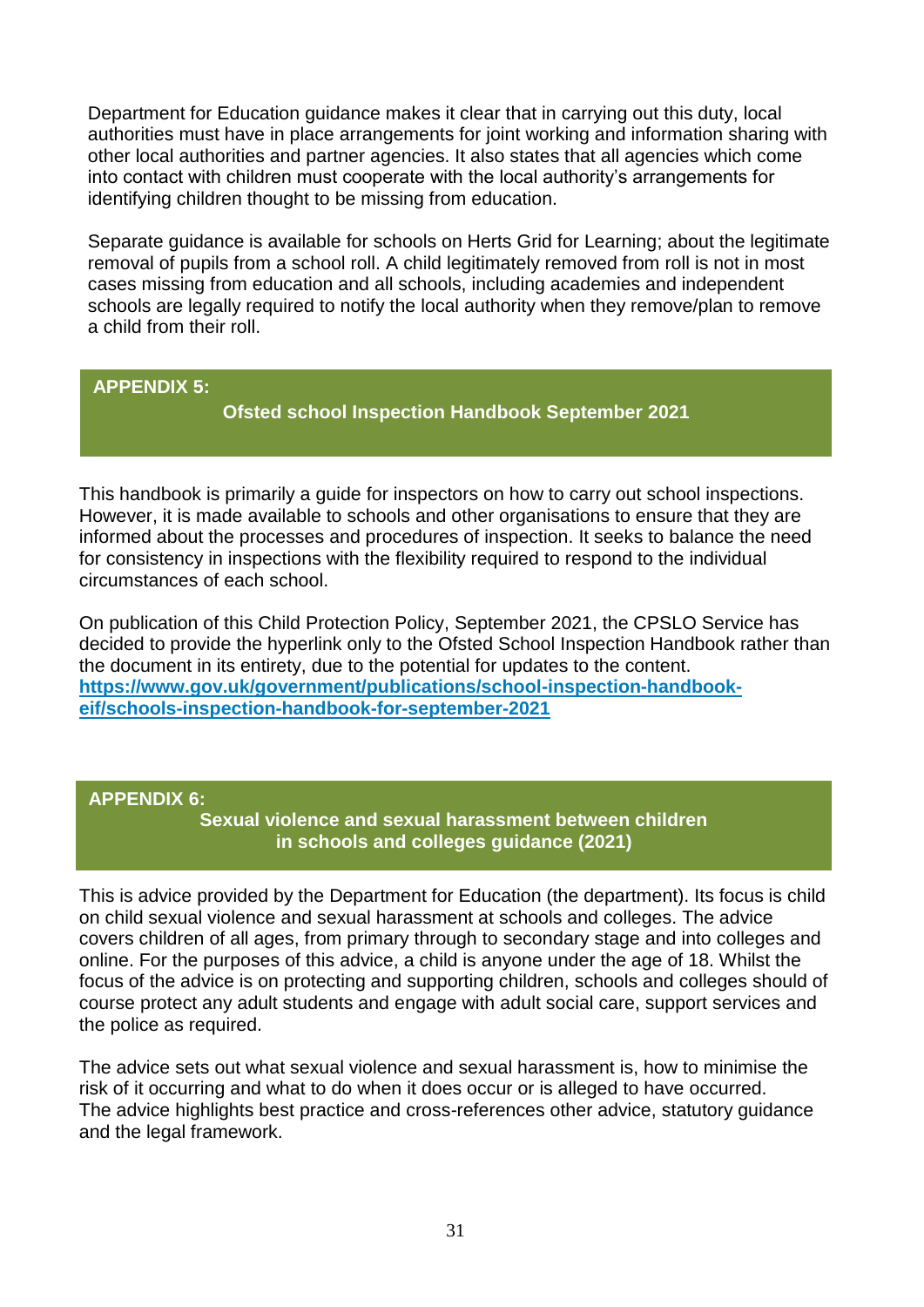It is for individual schools and colleges to develop their own policies and procedures. It is important that policies and procedures are developed in line with their legal obligations, including the Human Rights Act 1998 and the Equality Act 2010, especially the Public Sector Equality Duty, and their local multi-agency safeguarding arrangements. It is important that schools and colleges consider how to reflect sexual violence and sexual harassment in their whole school or college approach to safeguarding and in their child protection policy.

On publication of this Child Protection Policy, September 2021, the CPSLO Service has decided to provide the hyperlink to the document rather than the document in its entirety, due to the potential for updates to the content.

**[https://assets.publishing.service.gov.uk/government/uploads/system/uploads/attach](https://assets.publishing.service.gov.uk/government/uploads/system/uploads/attachment_data/file/999239/SVSH_2021.pdf) [ment\\_data/file/999239/SVSH\\_2021.pdf](https://assets.publishing.service.gov.uk/government/uploads/system/uploads/attachment_data/file/999239/SVSH_2021.pdf)**

#### **APPENDIX 7:**

#### **Online Safety Guidance**

On publication of this Child Protection Policy, September 2021, the CPSLO Service has decided to signpost to the document rather than provide the document in its entirety, due to the potential for updates to the content.

**Annex D**: KCSiE (DfE,2021) for national guidance

Hertfordshire Guidance: **[https://thegrid.org.uk/safeguarding-and-child-protection/online-safety/online-safety](https://thegrid.org.uk/safeguarding-and-child-protection/online-safety/online-safety-national-guidance)[national-guidance](https://thegrid.org.uk/safeguarding-and-child-protection/online-safety/online-safety-national-guidance)**

#### **APPENDIX 8:**

**Covid guidance into new academic year 2021-2022**

On publication of this Child Protection Policy, September 2021, the CPSLO Service has decided to provide the hyperlink to the document rather than the document in its entirety, due to the potential for updates to the content.

**[https://www.gov.uk/government/collections/guidance-for-schools-coronavirus](https://www.gov.uk/government/collections/guidance-for-schools-coronavirus-covid-19)[covid-19](https://www.gov.uk/government/collections/guidance-for-schools-coronavirus-covid-19)**

#### **APPENDIX 9:**

**GDPR, data protection and Freedom of Information**

If schools subscribe to the Herts for Learning GDPR Toolkit or Enhanced Data Protection Officer Service, schools can contact the service desk for guidance.

Schools can also contact their legal providers.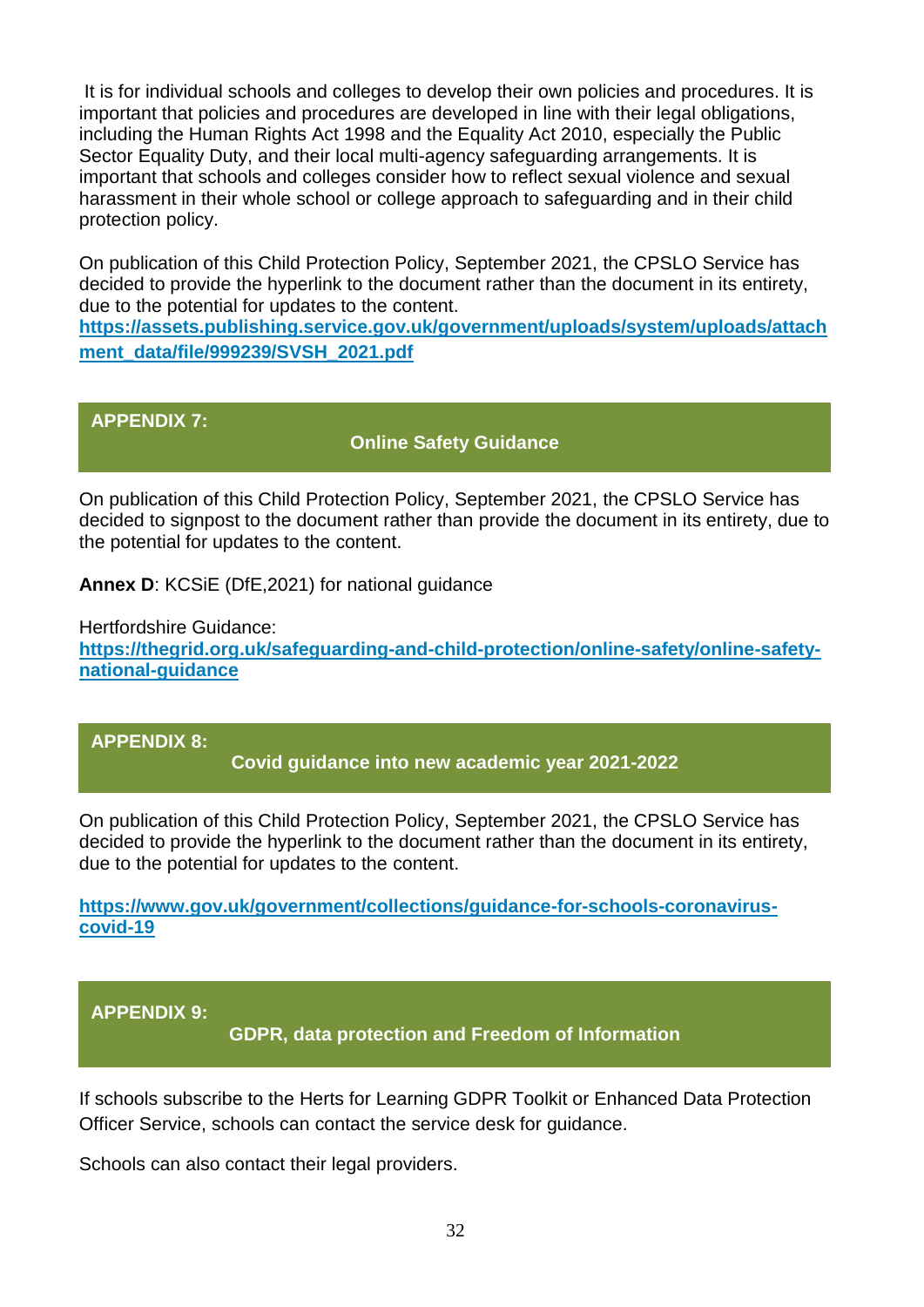Further information can be accessed at; **<https://ico.org.uk/for-organisations/>**

# **APPENDIX 10:**

**Table of substantiative changes from previous CP policy**

| <b>SECTION OF POLICY</b>                                         | <b>CHANGES</b>                                                                                                                                                                                                    |
|------------------------------------------------------------------|-------------------------------------------------------------------------------------------------------------------------------------------------------------------------------------------------------------------|
| <b>Policy review</b>                                             | Adding of 'Academy'/ 'principal' and 'board of trustee' to reflect<br>settings that use these terms                                                                                                               |
| 1.Introduction                                                   | Addition of Annex A for staff who do not have direct work with<br>children                                                                                                                                        |
|                                                                  | Addition of Supply staff, voluntary and contract worker<br>categories added                                                                                                                                       |
|                                                                  | Addition of Online Safety training requirement                                                                                                                                                                    |
|                                                                  | Page of KCSiE now referenced as Pg 31-33                                                                                                                                                                          |
|                                                                  | Addition of 'best' interest of the child to reflect language in<br>KCSiE.                                                                                                                                         |
| 2. Statutory<br><b>Framework</b>                                 | Update pf 2021 edition of KCSiE referenced                                                                                                                                                                        |
|                                                                  | Addition of recommended legislation used; Sexual violence<br>and sexual harassment between children in schools and<br>colleges (DfE 2017)                                                                         |
| 3.DSL/DDSL                                                       | Updated section on recommended Training for DSL/ DDSL role<br>as stated in KCSiE 2021                                                                                                                             |
|                                                                  | Addition of Supply staff, voluntary and contract worker<br>categorised added.                                                                                                                                     |
|                                                                  |                                                                                                                                                                                                                   |
| 4. The management of<br>safeguarding                             | 'Employee' added to code of conduct                                                                                                                                                                               |
| (Governing Body,<br>proprietors and<br>management<br>committees) | Addition of Annex A added from KCSiE as an condensed<br>version of Part 1 as an alternative option for staff who do not<br>have direct contact working with children (as decided by<br>governors or proprietors). |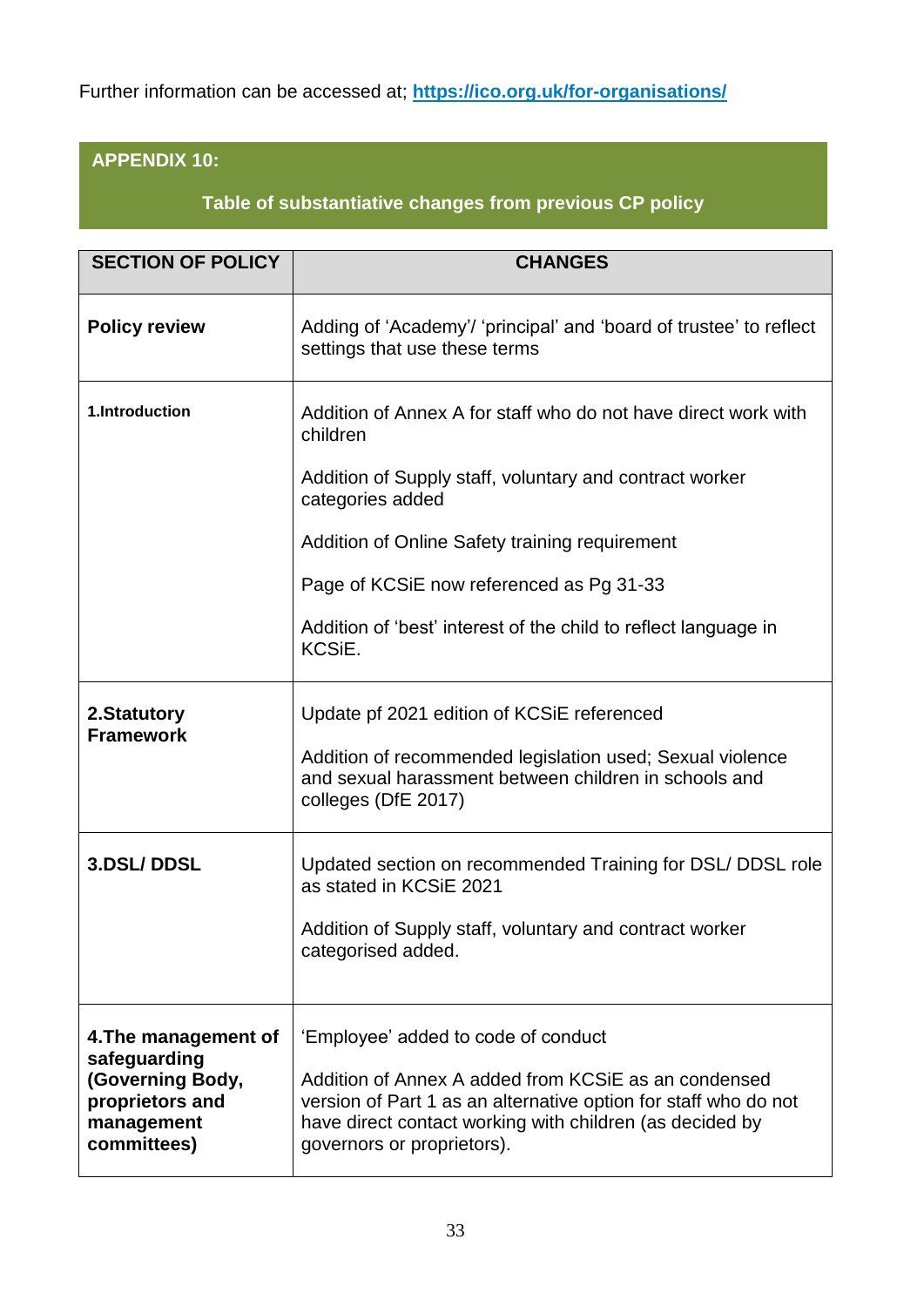|                                         | Annex B KCSiE referenced as area now detailing specific<br>safeguarding issues.<br>'Trustee' added<br>Part 4 of KCSiE area now reflecting responding to allegations<br>against staff<br>Pg 57 referenced of KCSIE regarding information relating to<br>staff DBS checks                                                                                                                                                                                                                                                                                                                                  |
|-----------------------------------------|----------------------------------------------------------------------------------------------------------------------------------------------------------------------------------------------------------------------------------------------------------------------------------------------------------------------------------------------------------------------------------------------------------------------------------------------------------------------------------------------------------------------------------------------------------------------------------------------------------|
| 5. When to be<br>concerned              | Removal of Family and Parent descriptions on types of abuse.<br>'Child protection' added to contact referral due to being<br>renamed by Hertfordshire.<br>DSL's 'and their deputies' added to reflect joint responsibility of<br>deputies in reporting concerns related to safeguarding.<br>Part 5 of KCSIE referenced as area added in KCSIE 2021<br>relating to Child on Child sexual violence and sexual<br>harassment.<br>Annex B referenced now area of KCSIE relating to Child<br>Sexual Exploitation and Child Criminal Exploitation.<br>KCSIE Pg133 referenced in terms of schools PREVENT duty. |
| 6. Dealing with a<br><b>Disclosure</b>  | Area added around Third party disclosures                                                                                                                                                                                                                                                                                                                                                                                                                                                                                                                                                                |
| <b>7. Record Keeping</b>                | No changes from CP policy 2020                                                                                                                                                                                                                                                                                                                                                                                                                                                                                                                                                                           |
| 8. Confidentiality                      | No changes from CP policy 2020                                                                                                                                                                                                                                                                                                                                                                                                                                                                                                                                                                           |
| <b>9.School Procedures</b>              | KCSIE Pg 23 now where Reporting pathway flow chart is listed<br>KCSIE Pg 131-132 regarding staff mandatory reporting duty<br>related to Female Genital Mutilation.                                                                                                                                                                                                                                                                                                                                                                                                                                       |
| <b>10.Communication</b><br>with parents | KCSIE Pg 26 regarding student emergency contact details<br>recommendations.<br>Weblink now added for Further guidance around information<br>sharing can be located within; Information sharing Advice for                                                                                                                                                                                                                                                                                                                                                                                                |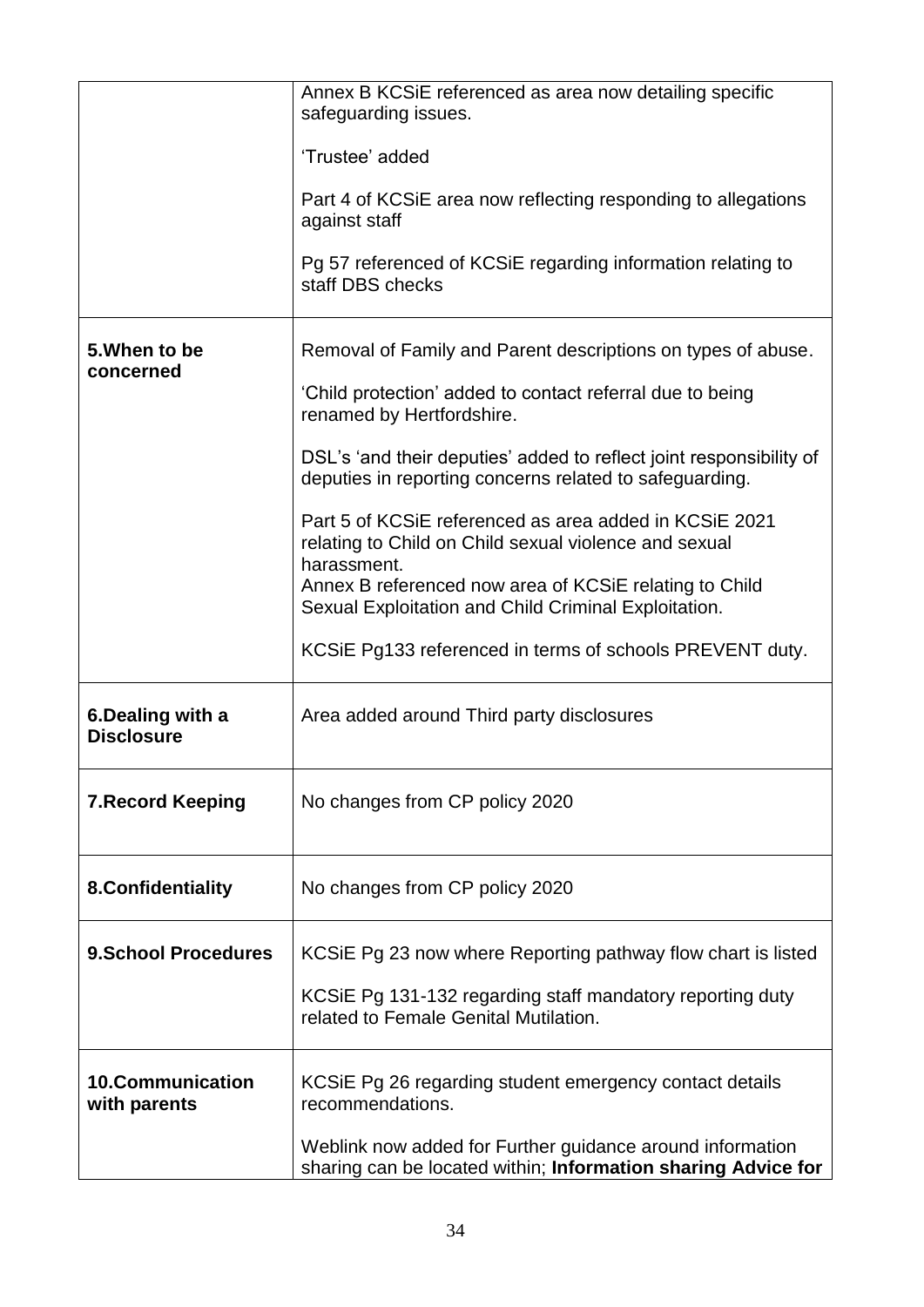| practitioners providing safeguarding services to children,<br>young people, parents and carers (DfE, 2018) document.                                                                                                                                    |
|---------------------------------------------------------------------------------------------------------------------------------------------------------------------------------------------------------------------------------------------------------|
| Hertfordshire Safeguarding Children Partnership (HSCP)<br>Procedures Manual Section 5.1.5 Managing Allegations<br>Against Adults who work with Children and Young People,<br>referenced.<br>Link to HSCP escalation and complaints procedures included. |
| <b>Addition of Annex A</b>                                                                                                                                                                                                                              |
|                                                                                                                                                                                                                                                         |
| Changes made aligned to KSCIE 2021                                                                                                                                                                                                                      |
| Now appears on page 23 of KCSiE 2021                                                                                                                                                                                                                    |
| Addition of Children Missing from Education guidance                                                                                                                                                                                                    |
|                                                                                                                                                                                                                                                         |